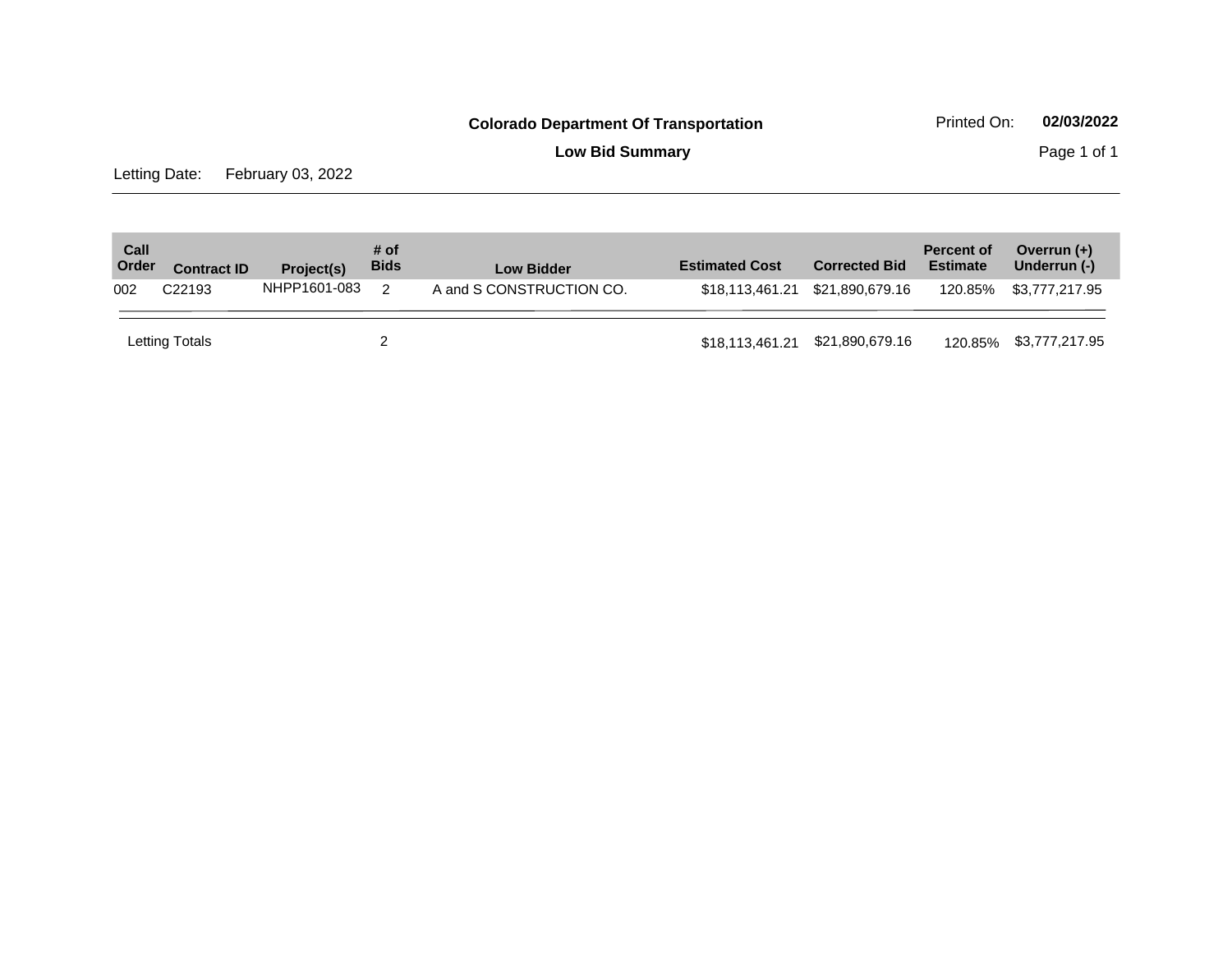|      |                                                                                                                                                                                                                                                                                                                                                                                                                                                                                                                                                                                                                                                                                                                                                                                                                                                                                                | <b>Colorado Department Of Transportation</b> |                  | Printed On:                         | 02/03/2022                           |  |  |  |  |
|------|------------------------------------------------------------------------------------------------------------------------------------------------------------------------------------------------------------------------------------------------------------------------------------------------------------------------------------------------------------------------------------------------------------------------------------------------------------------------------------------------------------------------------------------------------------------------------------------------------------------------------------------------------------------------------------------------------------------------------------------------------------------------------------------------------------------------------------------------------------------------------------------------|----------------------------------------------|------------------|-------------------------------------|--------------------------------------|--|--|--|--|
|      | <b>Vendor Ranking</b>                                                                                                                                                                                                                                                                                                                                                                                                                                                                                                                                                                                                                                                                                                                                                                                                                                                                          |                                              |                  |                                     |                                      |  |  |  |  |
|      | Contract ID:<br>C <sub>22193</sub><br><b>Contract Description:</b><br>US 160 MP 0-8.0 and 0.86 miles of US 160 in NM is a Full depth reclamation and HMA overlay<br>(6") project. Minor shoulder widening, guardrail replacement, signing and striping, additional<br>passing lane construction, and culvert extensions is proposed along with bridge deck repair<br>work to include but not limited to timber header replacement and expansion joint replacement.<br>This project has an optional on-site job showing on January 25, 2022 beginning at 1:00 pm. The<br>job showing will begin at the project beginning (US 160, AZ/NM State Line) and consist of a<br>project drive through stopping at key project locations. Notification of planned attendance by the<br>Contractor shall be sent to the Resident Engineer via email (jason.fullerton@state.co.us) by<br>January 23, 2022. |                                              |                  |                                     |                                      |  |  |  |  |
| Rank | <b>Vendor ID</b>                                                                                                                                                                                                                                                                                                                                                                                                                                                                                                                                                                                                                                                                                                                                                                                                                                                                               | <b>Vendor Name</b>                           | <b>Total Bid</b> | <b>Percent Of</b><br><b>Low Bid</b> | <b>Percent Of</b><br><b>Estimate</b> |  |  |  |  |
| 0    | -EST-                                                                                                                                                                                                                                                                                                                                                                                                                                                                                                                                                                                                                                                                                                                                                                                                                                                                                          | <b>Engineer's Estimate</b>                   | \$18,113,461.21  | 82.75%                              | 100.00%                              |  |  |  |  |
| 1    | 005A                                                                                                                                                                                                                                                                                                                                                                                                                                                                                                                                                                                                                                                                                                                                                                                                                                                                                           | A and S CONSTRUCTION CO.                     | \$21,890,679.16  | 100.00%                             | 120.85%                              |  |  |  |  |

2 672A OLDCASTLE SW GROUP, INC. 622 622,350,277.47 102.10% 123.39%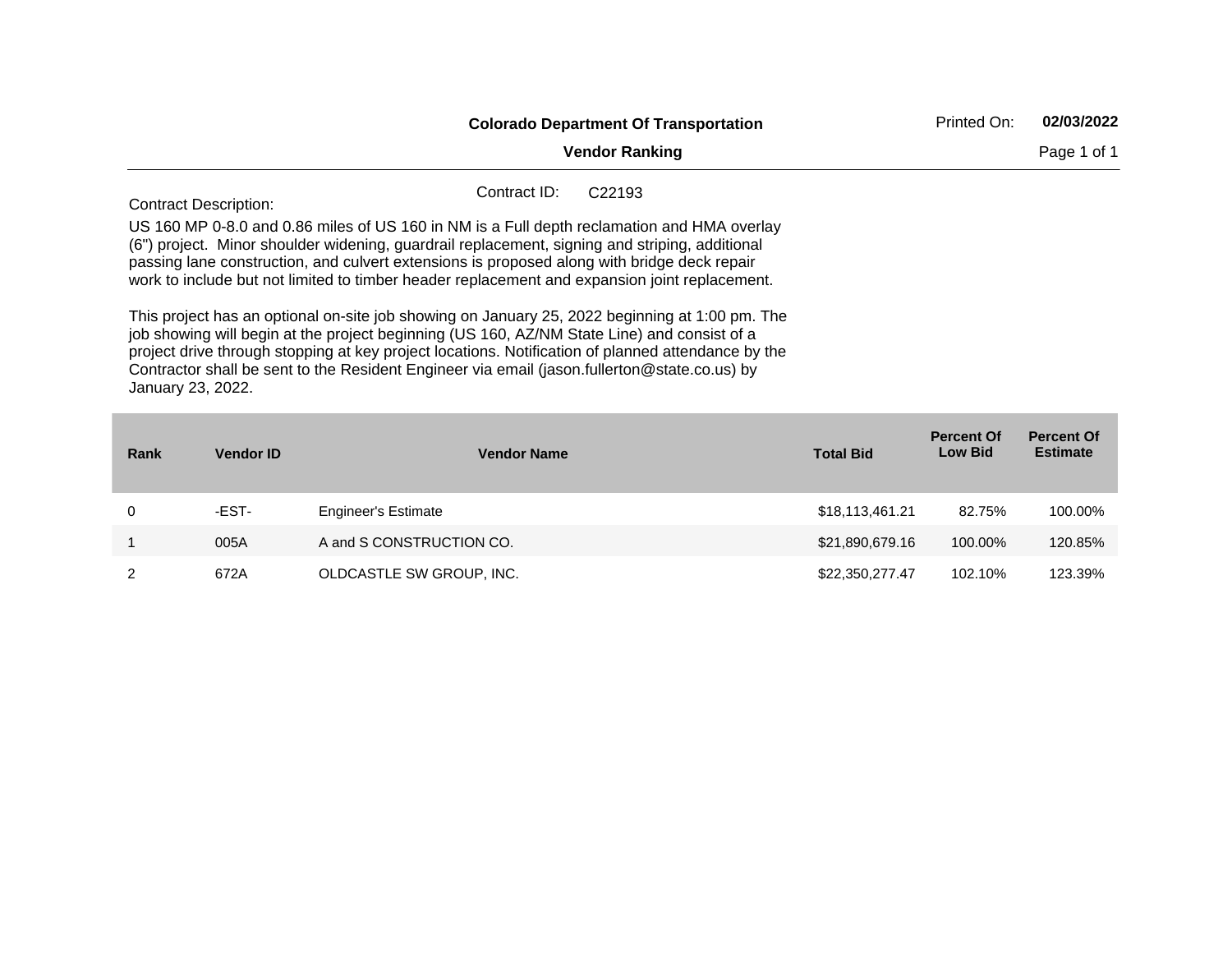| <b>Tabulation of Bids</b> |                     |  |  |  |  |  |  |  |
|---------------------------|---------------------|--|--|--|--|--|--|--|
|                           | Contract ID: C22193 |  |  |  |  |  |  |  |

|                  |                                                      |              |            | $(0)$ -EST-<br><b>Engineer's Estimate</b> |                     | $(1)$ 005A<br><b>A and S CONSTRUCTION</b><br>CO. |                           | (2) 672A<br><b>OLDCASTLE SW</b><br><b>GROUP, INC.</b> |                           |
|------------------|------------------------------------------------------|--------------|------------|-------------------------------------------|---------------------|--------------------------------------------------|---------------------------|-------------------------------------------------------|---------------------------|
| <b>Item Code</b> | <b>Description</b>                                   | Quantity     |            | <b>Unit Price</b>                         | <b>Amount</b>       | <b>Unit Price</b>                                | <b>Amount</b>             | <b>Unit Price</b>                                     | Amount                    |
| <b>SECTION:</b>  | <b>BID ITEMS</b><br>0001                             |              |            |                                           |                     |                                                  | LCC:                      |                                                       |                           |
| 201-00000        | <b>Clearing and Grubbing</b>                         | 1.000        | L Sl       | 15,000.00000                              | 15.000.00           | 80,000.00000 80,000.00                           |                           | 120,197.38000 120,197.38                              |                           |
|                  | 202-00035 Removal of Pipe                            | 109.000      | LF         | 75.00000                                  | 8,175.00            |                                                  | 300.00000 32,700.00       |                                                       | 558.97000 60,927.73       |
|                  | 202-00037 Removal of End Section                     |              | 8,000 EACH | 500.00000                                 | 4,000.00            | 400.00000                                        | 3,200.00                  | 1,950.57000 15,604.56                                 |                           |
|                  | 202-00090 Removal of Delineator                      | 256,000 EACH |            | 8.00000                                   | 2,048.00            | 10.00000                                         | 2,560.00                  | 36.35000                                              | 9,305.60                  |
| 202-00220        | <b>Removal of Asphalt Mat</b>                        | 5,163.000    | <b>SY</b>  | 10.00000                                  | 51.630.00           |                                                  | 11.00000 56,793.00        | 9.53000                                               | 49,203.39                 |
|                  | 202-00240 Removal of Asphalt Mat (Planing)           | 1,795.000    | <b>SY</b>  | 5.00000                                   | 8,975.00            |                                                  | 12.00000 21,540.00        | 22.58000                                              | 40,531.10                 |
|                  | 202-00246 Removal of Asphalt Mat (Planing) (Special) | 5.000        | <b>SY</b>  | 25.00000                                  | 125.00              | 2,100.00000 10,500.00                            |                           | 3,326.80000 16,634.00                                 |                           |
|                  | 202-00502 Removal of Portions of Present Structure   | 8.000        | CY         | 5,000.00000                               | 40.000.00           | 1,600.00000 12,800.00                            |                           | 4,910.17000 39,281.36                                 |                           |
|                  | 202-00504 Removal of Expansion Device                | 68,000       | LFI        |                                           | 500.00000 34,000.00 | 400.00000 27,200.00                              |                           |                                                       | 636.27000 43,266.36       |
|                  | 202-01130 Removal of Guardrail Type 3                | 7,117.500    | LF.        |                                           | 5.00000 35,587.50   |                                                  | 5.00000 35,587.50         |                                                       | 4.02000 28,612.35         |
|                  | 202-01300 Removal of End Anchorage                   | 30,000 EACH  |            | 200.00000                                 | 6,000.00            |                                                  | 400.00000 12,000.00       |                                                       | 567.85000 17,035.50       |
| 202-04001        | <b>Plug Culvert</b>                                  | 2,000 EACH   |            | 4,000.00000                               | 8,000.00            | 4,000.00000                                      | 8,000.00                  | 13,096.13000 26,192.26                                |                           |
|                  | 202-04002 Clean Culvert                              | 19.000 EACH  |            | 4,000.00000 76,000.00                     |                     | 3,600.00000 68,400.00                            |                           | 3,921.84000 74,514.96                                 |                           |
|                  | 203-00060 Embankment Material (Complete In Place)    | 48,171.000   | CY         |                                           | 18.00000 867,078.00 |                                                  | 26.00000 1,252,446.<br>00 |                                                       | 29.64000 1,427,788.<br>44 |
|                  | 203-00100 Muck Excavation                            | 500.000      | CY         |                                           | 36.00000 18,000.00  |                                                  | 40.00000 20,000.00        |                                                       | 70.06000 35,030.00        |

Page 1 of 9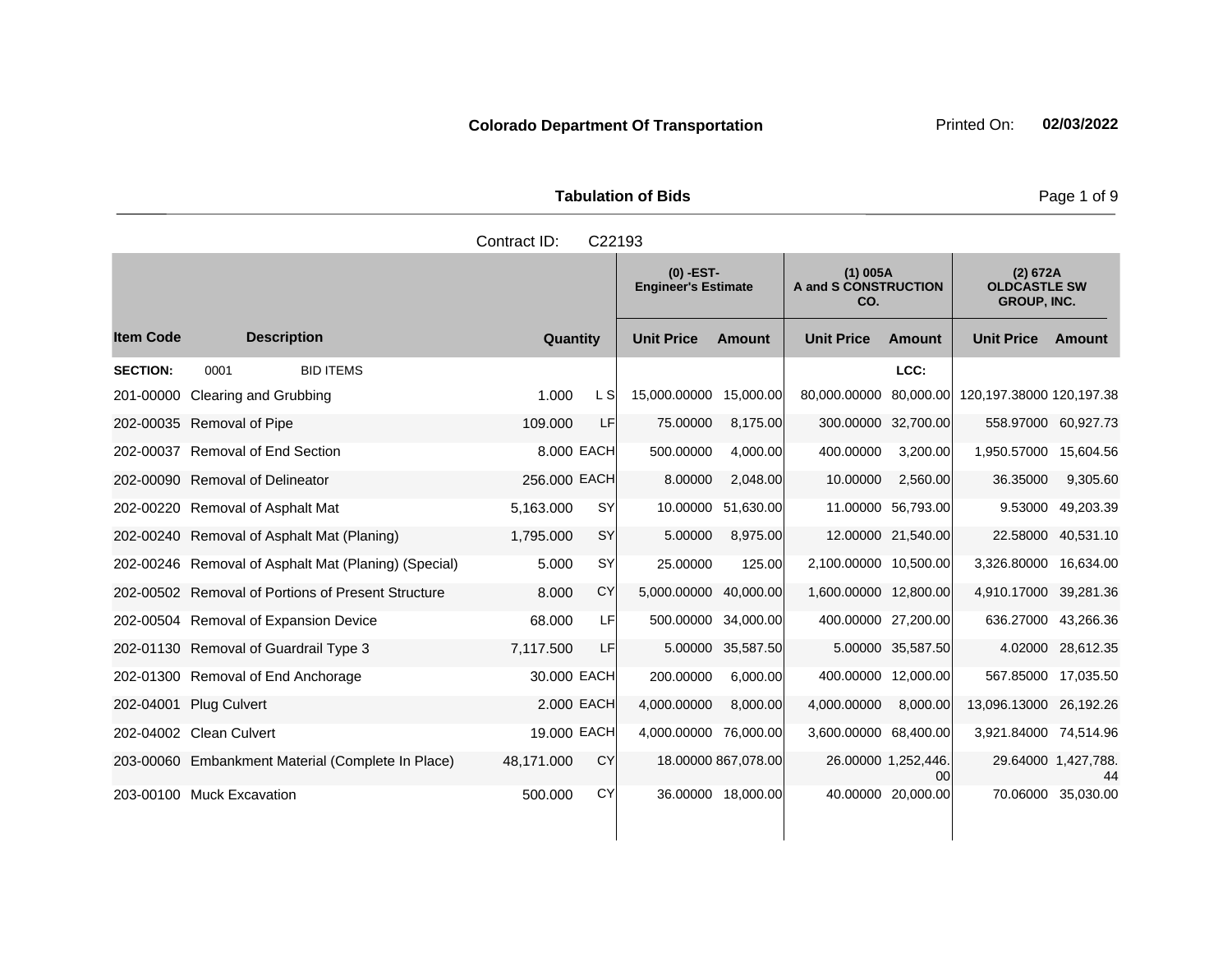| <b>Tabulation of Bids</b> |                     |  |  |  |  |  |  |  |  |  |
|---------------------------|---------------------|--|--|--|--|--|--|--|--|--|
|                           | Contract ID: C22193 |  |  |  |  |  |  |  |  |  |
|                           |                     |  |  |  |  |  |  |  |  |  |

|                      |                                          |                         | $(0)$ -EST-<br><b>Engineer's Estimate</b> |                     | $(1)$ 005A<br>A and S CONSTRUCTION<br>CO. |                    | (2) 672A<br><b>OLDCASTLE SW</b><br><b>GROUP, INC.</b> |                   |
|----------------------|------------------------------------------|-------------------------|-------------------------------------------|---------------------|-------------------------------------------|--------------------|-------------------------------------------------------|-------------------|
| <b>Item Code</b>     | <b>Description</b>                       | Quantity                | <b>Unit Price</b>                         | <b>Amount</b>       | <b>Unit Price</b>                         | <b>Amount</b>      | <b>Unit Price</b>                                     | Amount            |
| <b>SECTION:</b>      | 0001<br><b>BID ITEMS</b>                 |                         |                                           |                     |                                           | LCC:               |                                                       |                   |
| 203-01140 Rolling    |                                          | 20.000 HOUR             | 150.00000                                 | 3,000.00            | 110.00000                                 | 2,200.00           | 442.11000                                             | 8,842.20          |
| 203-01500 Blading    |                                          | 20,000 HOUR             | 160.00000                                 | 3,200.00            | 130.00000                                 | 2,600.00           | 436.04000                                             | 8,720.80          |
| 203-01510 Backhoe    |                                          | 20,000 HOUR             | 200.00000                                 | 4,000.00            | 200.00000                                 | 4,000.00           | 454.26000                                             | 9,085.20          |
|                      | 203-01582 Truck (Dump)                   | 10.000 HOUR             | 150.00000                                 | 1,500.00            | 110.00000                                 | 1,100.00           | 699.02000                                             | 6,990.20          |
|                      | 203-01594 Combination Loader             | 20.000 HOUR             | 150.00000                                 | 3,000.00            | 120.00000                                 | 2,400.00           | 454.26000                                             | 9,085.20          |
| 203-01597 Potholing  |                                          | 10.000 HOUR             | 350.00000                                 | 3,500.00            | 350.00000                                 | 3,500.00           | 890.74000                                             | 8,907.40          |
| 203-02330 Laborer    |                                          | 40.000 HOUR             | 60.00000                                  | 2,400.00            | 88.00000                                  | 3,520.00           | 219.43000                                             | 8,777.20          |
|                      | 206-00000 Structure Excavation           | CY<br>158.000           | 50.00000                                  | 7,900.00            | 140.00000                                 | 22,120.00          | 993.60000 156,988.80                                  |                   |
|                      | 206-00065 Structure Backfill (Flow-Fill) | CY<br>4.000             | 250.00000                                 | 1,000.00            | 2,400.00000                               | 9,600.00           | 3,745.55000 14,982.20                                 |                   |
|                      | 207-00700 Topsoil (Onsite)               | CY<br>12,298.000        | 6.00000                                   | 73,788.00           |                                           | 9.00000 110,682.00 |                                                       | 7.98000 98,138.04 |
|                      | 207-00704 Subgrade Soil Preparation      | <b>SY</b><br>57,112.000 |                                           | 0.50000 28,556.00   |                                           | 2.00000 114,224.00 |                                                       | 1.31000 74,816.72 |
|                      | 208-00002 Erosion Log Type 1 (12 Inch)   | 11,032.000<br>LFI       |                                           | 10.00000 110,320.00 |                                           | 6.00000 66,192.00  |                                                       | 5.82000 64,206.24 |
| 208-00020 Silt Fence |                                          | LF.<br>1,547.000        | 5.00000                                   | 7,735.00            | 3.00000                                   | 4,641.00           | 6.14000                                               | 9,498.58          |
|                      | 208-00045 Concrete Washout Structure     | 3.000 EACH              | 1,500.00000                               | 4,500.00            | 1,500.00000                               | 4,500.00           | 3.941.11000 11.823.33                                 |                   |
|                      | 208-00070 Vehicle Tracking Pad           | 2.000 EACH              | 3,500.00000                               | 7,000.00            | 1,200.00000                               | 2,400.00           | 20,855.62000 41,711.24                                |                   |
|                      |                                          |                         |                                           |                     |                                           |                    |                                                       |                   |

Page 2 of 9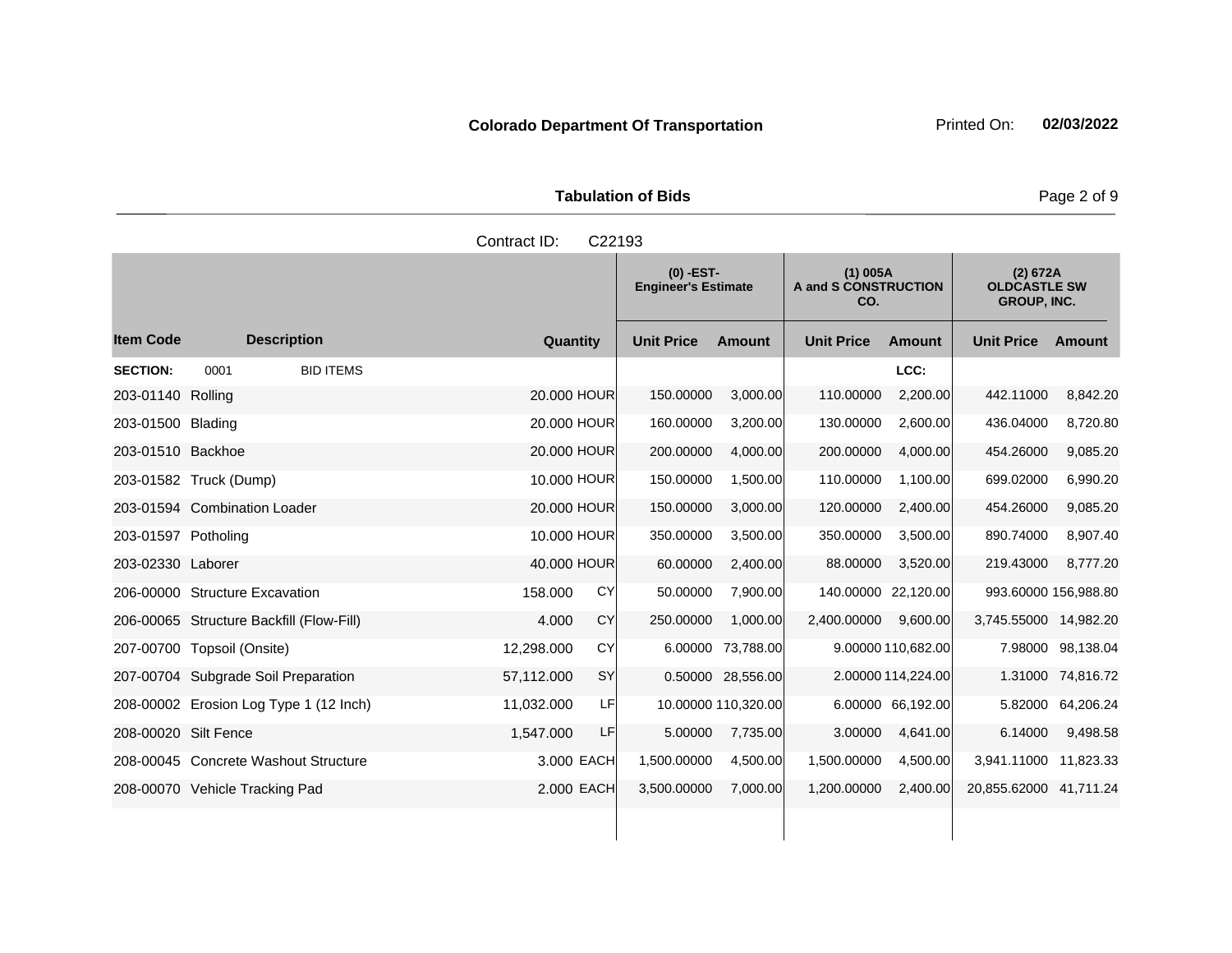|                  |                                                                 | Contract ID:<br>C22193  |                                           |                   |                                           |                     |                                                       |                    |
|------------------|-----------------------------------------------------------------|-------------------------|-------------------------------------------|-------------------|-------------------------------------------|---------------------|-------------------------------------------------------|--------------------|
|                  |                                                                 |                         | $(0)$ -EST-<br><b>Engineer's Estimate</b> |                   | $(1)$ 005A<br>A and S CONSTRUCTION<br>CO. |                     | (2) 672A<br><b>OLDCASTLE SW</b><br><b>GROUP, INC.</b> |                    |
| <b>Item Code</b> | <b>Description</b>                                              | Quantity                | <b>Unit Price</b>                         | <b>Amount</b>     | <b>Unit Price</b>                         | <b>Amount</b>       | <b>Unit Price</b>                                     | Amount             |
| <b>SECTION:</b>  | <b>BID ITEMS</b><br>0001                                        |                         |                                           |                   |                                           | LCC:                |                                                       |                    |
| 208-00071        | Maintenance Aggregate (Vehicle Tracking<br>Pad)                 | CY<br>31.000            | 135.00000                                 | 4.185.00          | 30.00000                                  | 930.00              | 335.53000                                             | 10,401.43          |
|                  | 208-00103 Removal and Disposal of Sediment (Labor)              | 20,000 HOUR             | 60.00000                                  | 1,200.00          | 60.00000                                  | 1,200.00            | 332.38000                                             | 6,647.60           |
|                  | 208-00105 Removal and Disposal of Sediment<br>(Equipment)       | 20,000 HOUR             | 150.00000                                 | 3,000.00          | 130.00000                                 | 2,600.00            | 432.01000                                             | 8,640.20           |
|                  | 208-00106 Sweeping (Sediment Removal)                           | 40,000 HOUR             | 150.00000                                 | 6,000.00          | 200.00000                                 | 8,000.00            | 235.68000                                             | 9,427.20           |
|                  | 208-00107 Removal of Trash                                      | 25.000 HOUR             | 50.00000                                  | 1,250.00          | 100.00000                                 | 2,500.00            | 642.60000                                             | 16,065.00          |
|                  | 208-00146 Pre-fabricated Concrete Washout Structure<br>(Type 2) | 1.000 EACH              | 1,500.00000                               | 1,500.00          | 400.00000                                 | 400.00              | 5,554.15000                                           | 5,554.15           |
| 208-00207        | <b>Erosion Control Management</b>                               | <b>DAY</b><br>40.000    | 300.00000                                 | 12,000.00         |                                           | 500.00000 20,000.00 | 660.07000                                             | 26,402.80          |
|                  | 208-00300 Temporary Berms                                       | 22,725.000<br>LF        | 3.00000                                   | 68,175.00         |                                           | 2.00000 45,450.00   | 0.74000                                               | 16,816.50          |
|                  | 210-00810 Reset Ground Sign                                     | 63.000 EACH             | 400.00000                                 | 25,200.00         |                                           | 500.00000 31,500.00 | 411.57000                                             | 25,928.91          |
|                  | 210-00815 Reset Sign Panel                                      | 8.000 EACH              | 100.00000                                 | 800.00            | 150.00000                                 | 1,200.00            | 840.06000                                             | 6,720.48           |
|                  | 212-00700 Organic Fertilizer                                    | <b>LB</b><br>19,200.000 |                                           | 1.50000 28,800.00 |                                           | 1.30000 24,960.00   |                                                       | 1.43000 27,456.00  |
|                  | 212-00702 Biotic Soil Amendments (Hydraulically<br>Applied)     | 96,000.000<br>LB        |                                           | 1.00000 96,000.00 |                                           | 1.50000 144,000.00  |                                                       | 1.33000 127,680.00 |
| 212-00703 Humate |                                                                 | <b>LB</b><br>1,800.000  | 1.50000                                   | 2,700.00          | 2.00000                                   | 3,600.00            | 4.93000                                               | 8,874.00           |
|                  | 212-00704 Mycorrhizae                                           | <b>LB</b><br>480.000    | 20.00000                                  | 9,600.00          |                                           | 21.00000 10,080.00  | 30.40000                                              | 14,592.00          |
|                  | 212-00707 Seeding (Native) Hydraulic                            | 24,000 ACRE             | 1,000.00000 24,000.00                     |                   | 1,500.00000 36,000.00                     |                     | 1.662.64000 39.903.36                                 |                    |

#### **Tabulation of Bids Page 3 of 9**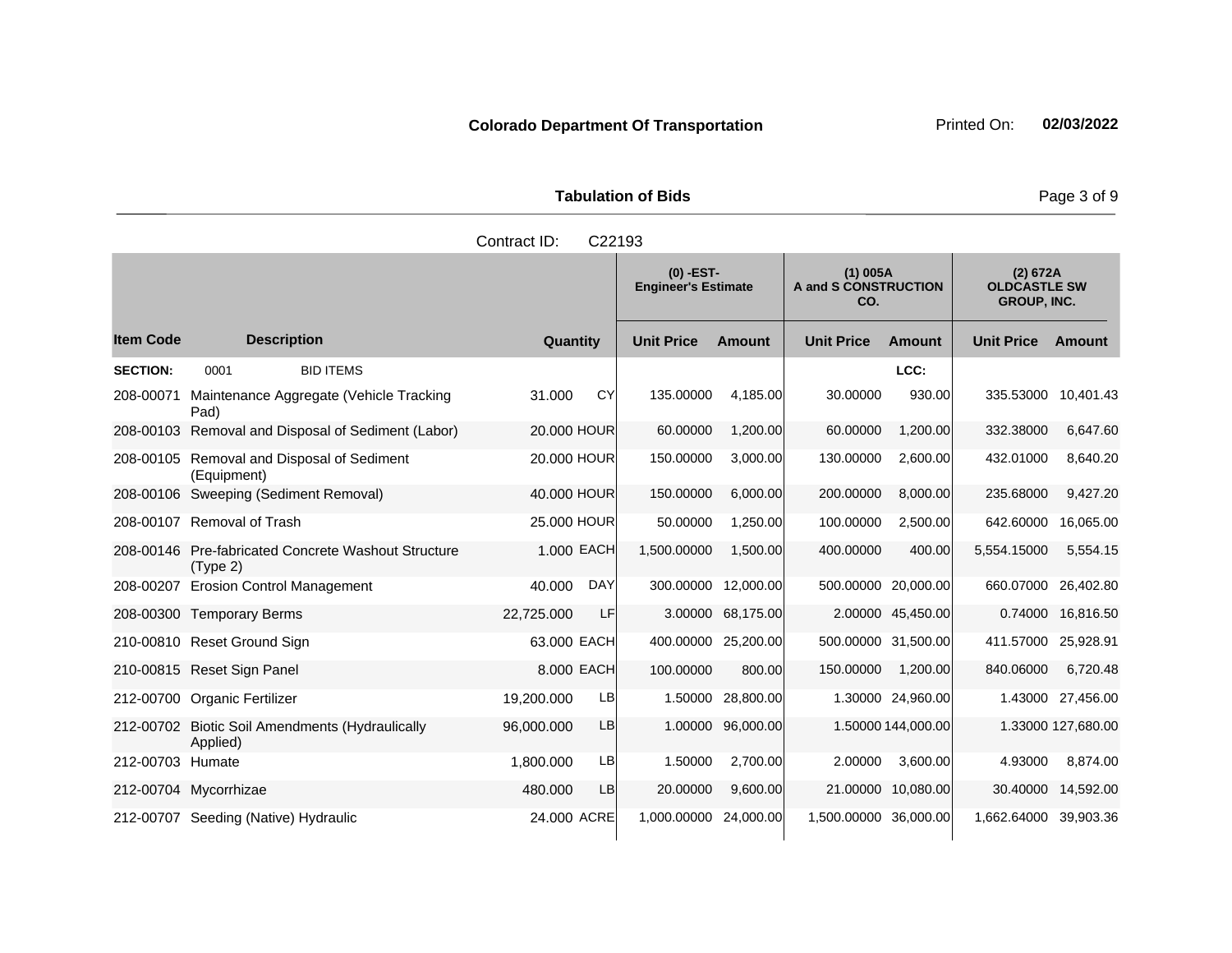|                 | Contract ID:<br>C <sub>22193</sub> |                                                  |             |    |                                           |                     |                                           |                   |                   |      |                                                       |  |
|-----------------|------------------------------------|--------------------------------------------------|-------------|----|-------------------------------------------|---------------------|-------------------------------------------|-------------------|-------------------|------|-------------------------------------------------------|--|
|                 |                                    |                                                  |             |    | $(0)$ -EST-<br><b>Engineer's Estimate</b> |                     | $(1)$ 005A<br>A and S CONSTRUCTION<br>CO. |                   |                   |      | (2) 672A<br><b>OLDCASTLE SW</b><br><b>GROUP, INC.</b> |  |
| ltem Code       | <b>Description</b>                 |                                                  | Quantity    |    | <b>Unit Price</b>                         | <b>Amount</b>       | <b>Unit Price</b>                         | <b>Amount</b>     | <b>Unit Price</b> | Amo  |                                                       |  |
| <b>SECTION:</b> | 0001                               | <b>BID ITEMS</b>                                 |             |    |                                           |                     |                                           | LCC:              |                   |      |                                                       |  |
|                 | 213-00003 Mulching (Weed Free)     |                                                  | 24,000 ACRE |    |                                           | 800.00000 19,200.00 | 2.500.00000                               | 60,000.00         | 2,240.96000       | 53.7 |                                                       |  |
| 213-00061       | Mulch Tackifier                    |                                                  | 4.600.000   | LB |                                           | 6.00000 27,600.00   |                                           | 4.00000 18,400.00 | 4.97000           | 22,8 |                                                       |  |
|                 |                                    | 216-00101 Soil Retention Blanket (Straw-Coconut) | 5.704.000   | SY |                                           | 3.50000 19,964.00   |                                           | 4.00000 22,816.00 | 5.17000 29,4      |      |                                                       |  |

# **Tabulation of Bids Page 4 of 9**

**Ext**

| <b>Item Code</b> | <b>Description</b>                                                       | Quantity    |            | <b>Unit Price</b> | <b>Amount</b>              | <b>Unit Price</b>    | <b>Amount</b>             | <b>Unit Price</b>    | <b>Amount</b>             |
|------------------|--------------------------------------------------------------------------|-------------|------------|-------------------|----------------------------|----------------------|---------------------------|----------------------|---------------------------|
| <b>SECTION:</b>  | 0001<br><b>BID ITEMS</b>                                                 |             |            |                   |                            |                      | LCC:                      |                      |                           |
| 213-00003        | Mulching (Weed Free)                                                     | 24.000 ACRE |            | 800.00000         | 19,200.00                  | 2,500.00000          | 60,000.00                 | 2,240.96000          | 53,783.04                 |
| 213-00061        | <b>Mulch Tackifier</b>                                                   | 4,600.000   | LB         |                   | 6.00000 27,600.00          |                      | 4.00000 18,400.00         | 4.97000              | 22,862.00                 |
| 216-00101        | Soil Retention Blanket (Straw-Coconut)<br>(Photodegradable Class 1)      | 5,704.000   | <b>SY</b>  | 3.50000           | 19,964.00                  |                      | 4.00000 22,816.00         | 5.17000              | 29,489.68                 |
| 240-00000        | <b>Wildlife Biologist</b>                                                | 40.000 HOUR |            | 140.00000         | 5,600.00                   | 240.00000            | 9,600.00                  | 279.79000            | 11,191.60                 |
|                  | 240-00010 Removal of Nests                                               | 10.000 HOUR |            | 150.00000         | 1,500.00                   | 125.00000            | 1,250.00                  | 674.48000            | 6,744.80                  |
|                  | 250-00210 Solid Waste Disposal                                           | 20,000      | CY         | 400.00000         | 8,000.00                   | 200.00000            | 4,000.00                  | 713.21000            | 14,264.20                 |
|                  | 304-02000 Aggregate Base Course (Class 2)                                | 67,481.000  | <b>TON</b> |                   | 20.00000 1,349,620.<br>00  |                      | 28.00000 1,889,468.<br>00 |                      | 20.36000 1,373,913.<br>16 |
|                  | 304-06000 Aggregate Base Course (Class 6)                                | 31,010.000  | <b>TON</b> |                   | 20.00000 620,200.00        |                      | 29.00000 899,290.00       |                      | 21.36000 662,373.60       |
|                  | 304-06009 Aggregate Base Course (Class 6) (Special)                      | 8,585.000   | <b>TON</b> |                   | 22.00000 188,870.00        |                      | 25.00000 214,625.00       |                      | 20.79000 178,482.15       |
|                  | 304-09014 Aggregate Base Course (Special)                                | 11,215.000  | <b>TON</b> |                   | 22.00000 246,730.00        |                      | 34.00000 381,310.00       |                      | 27.24000 305,496.60       |
|                  | 310-00614 Full Depth Reclamation Of Hot Mix Asphalt<br>Pavement (12-16") | 156,865.000 | SY         |                   | 3.25000 509,811.25         |                      | 7.40000 1,160,801.<br>ΩO  |                      | 3.26000 511,379.90        |
| 310-00700        | <b>Asphalt Emulsion Full Depth Reclamation</b>                           | 190,232.000 | SY         |                   | 3.50000 665,812.00         |                      | 6.50000 1,236,508.<br>00  |                      | 2.62000 498,407.84        |
| 403-34721        | Hot Mix Asphalt (Grading SX) (75) (PG 58-<br>28)                         | 45,768.000  | <b>TON</b> |                   | 105.00000 4,805,640.<br>00 |                      | 95.00000 4,347,960.<br>00 | 114.34000 5,233,113. | 12                        |
| 403-34871        | Hot Mix Asphalt (Grading SX) (100) (PG 76-<br>28)                        | 22,114.000  | <b>TON</b> |                   | 115.00000 2,543,110.<br>00 | 110.00000 2,432,540. | 00                        | 129.81000 2,870,618. | 34                        |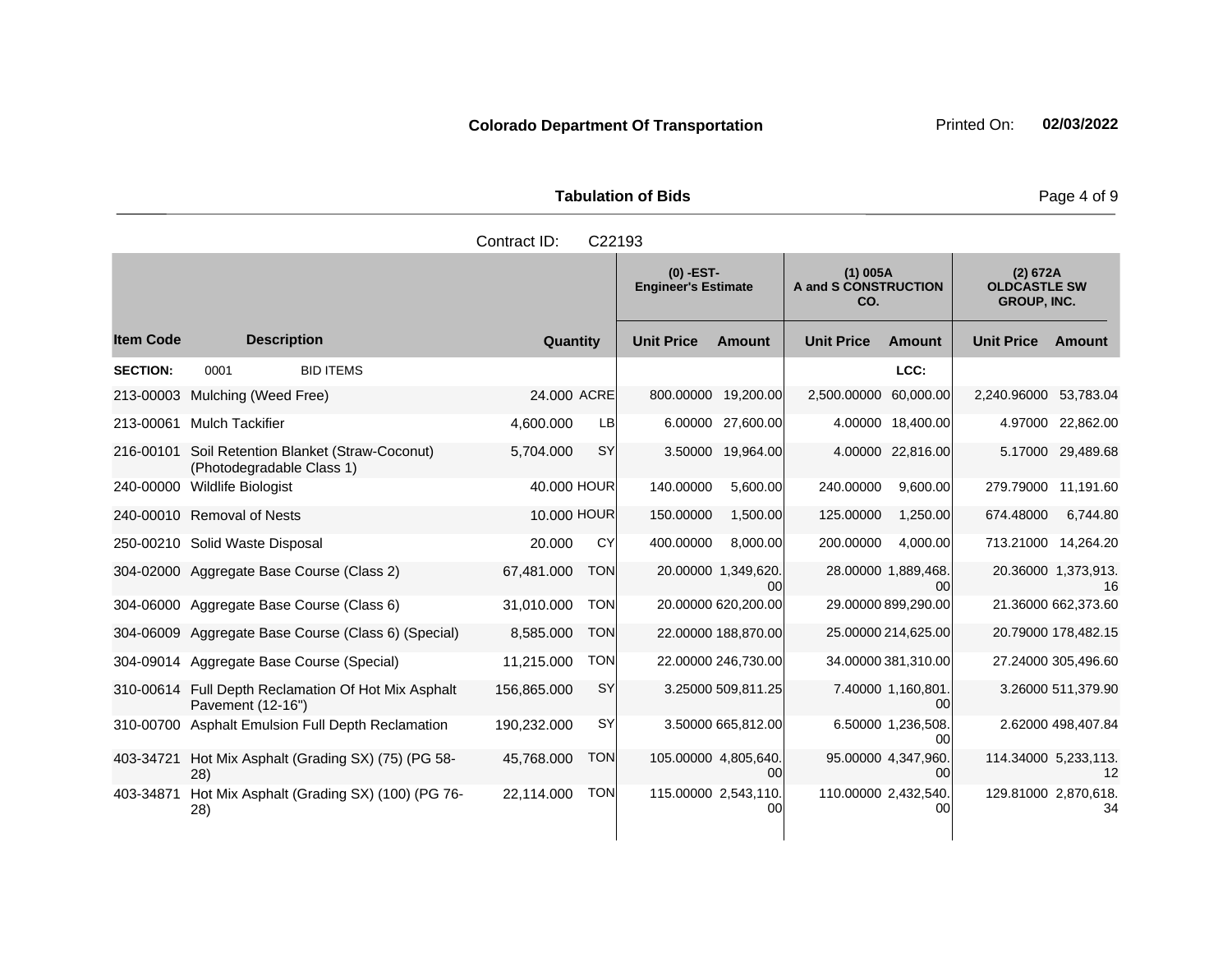|                       | <b>Tabulation of Bids</b> |
|-----------------------|---------------------------|
| Contract $ID: C22103$ |                           |

|                  |                                                       | oviniau i D. | <b>ULL 190</b> |                                           |                          |                                                  |                          |                                                       |                          |
|------------------|-------------------------------------------------------|--------------|----------------|-------------------------------------------|--------------------------|--------------------------------------------------|--------------------------|-------------------------------------------------------|--------------------------|
|                  |                                                       |              |                | $(0)$ -EST-<br><b>Engineer's Estimate</b> |                          | $(1)$ 005A<br><b>A and S CONSTRUCTION</b><br>CO. |                          | (2) 672A<br><b>OLDCASTLE SW</b><br><b>GROUP, INC.</b> |                          |
| <b>Item Code</b> | <b>Description</b>                                    | Quantity     |                | <b>Unit Price</b>                         | <b>Amount</b>            | <b>Unit Price</b>                                | <b>Amount</b>            | <b>Unit Price</b>                                     | Amount                   |
| <b>SECTION:</b>  | 0001<br><b>BID ITEMS</b>                              |              |                |                                           |                          |                                                  | LCC:                     |                                                       |                          |
| 411-10255        | Emulsified Asphalt (Slow-Setting)                     | 39,759.000   | GAL            |                                           | 5.00000 198,795.00       | 2.00000                                          | 79,518.00                |                                                       | 4.68000 186,072.12       |
| 411-90040        | Recycling Agent                                       | 627,765.000  | GAL            |                                           | 1.75000 1.098,588.<br>75 |                                                  | 3.30000 2,071,624.<br>50 |                                                       | 3.86000 2,423,172.<br>90 |
|                  | 420-00133 Geotextile (Separator) (Class 2)            | 1,505.000    | SY             | 10.00000                                  | 15,050.00                | 6.00000                                          | 9,030.00                 |                                                       | 14.89000 22,409.45       |
|                  | 420-00510 Geotextile (Crack Reduction) (High Density) | 267.000      | SY             |                                           | 45.00000 12,015.00       |                                                  | 40.00000 10,680.00       |                                                       | 37.93000 10,127.31       |
|                  | 506-00212 Riprap (12 Inch)                            | 123.000      | <b>CY</b>      |                                           | 250.00000 30,750.00      | 240.00000 29,520.00                              |                          | 249.59000 30,699.57                                   |                          |
|                  | 506-00218 Riprap (18 Inch)                            | 143.000      | CY             |                                           | 260.00000 37,180.00      | 250.00000 35,750.00                              |                          | 234.89000 33,589.27                                   |                          |
|                  | 515-00120 Waterproofing (Membrane)                    | 12.000       | SY             | 26.00000                                  | 312.00                   | 60.00000                                         | 720.00                   | 547.89000                                             | 6,574.68                 |
|                  | 515-00400 Concrete Sealer                             | 887.000      | SY             | 30.00000                                  | 26,610.00                |                                                  | 50.00000 44,350.00       | 65.47000                                              | 58,071.89                |
|                  | 518-01004 Bridge Expansion Device (0-4 Inch)          | 68.000       | LF             | 400.00000                                 | 27,200.00                | 400.00000 27,200.00                              |                          | 1,462.44000 99,445.92                                 |                          |
|                  | 518-03000 Sawing and Sealing Bridge Joint             | 120.000      | LF             | 50.00000                                  | 6,000.00                 |                                                  | 100.00000 12,000.00      |                                                       | 138.62000 16,634.40      |
|                  | 601-03000 Concrete Class D                            | 103.000      | <b>CY</b>      | 800.00000                                 | 82,400.00                | 1,800.00000 185,400.00                           |                          | 2,724.00000 280,572.00                                |                          |
|                  | 601-03057 Concrete Class DR                           | 10.000       | CY             | 2,500.00000                               | 25,000.00                | 2,000.00000 20,000.00                            |                          | 6,115.05000 61,150.50                                 |                          |
|                  | 602-00020 Reinforcing Steel (Epoxy Coated)            | 9,863.000    | LB             | 5.00000                                   | 49,315.00                |                                                  | 3.00000 29,589.00        |                                                       | 4.93000 48,624.59        |
|                  | 603-10180 18 Inch Corrugated Steel Pipe               | 40.000       | LF             | 125.00000                                 | 5,000.00                 | 130.00000                                        | 5,200.00                 |                                                       | 340.06000 13,602.40      |
|                  | 603-10240 24 Inch Corrugated Steel Pipe               | 304.000      | LF             |                                           | 150.00000 45,600.00      |                                                  | 280.00000 85,120.00      | 387.77000 117,882.08                                  |                          |
|                  |                                                       |              |                |                                           |                          |                                                  |                          |                                                       |                          |

Page 5 of 9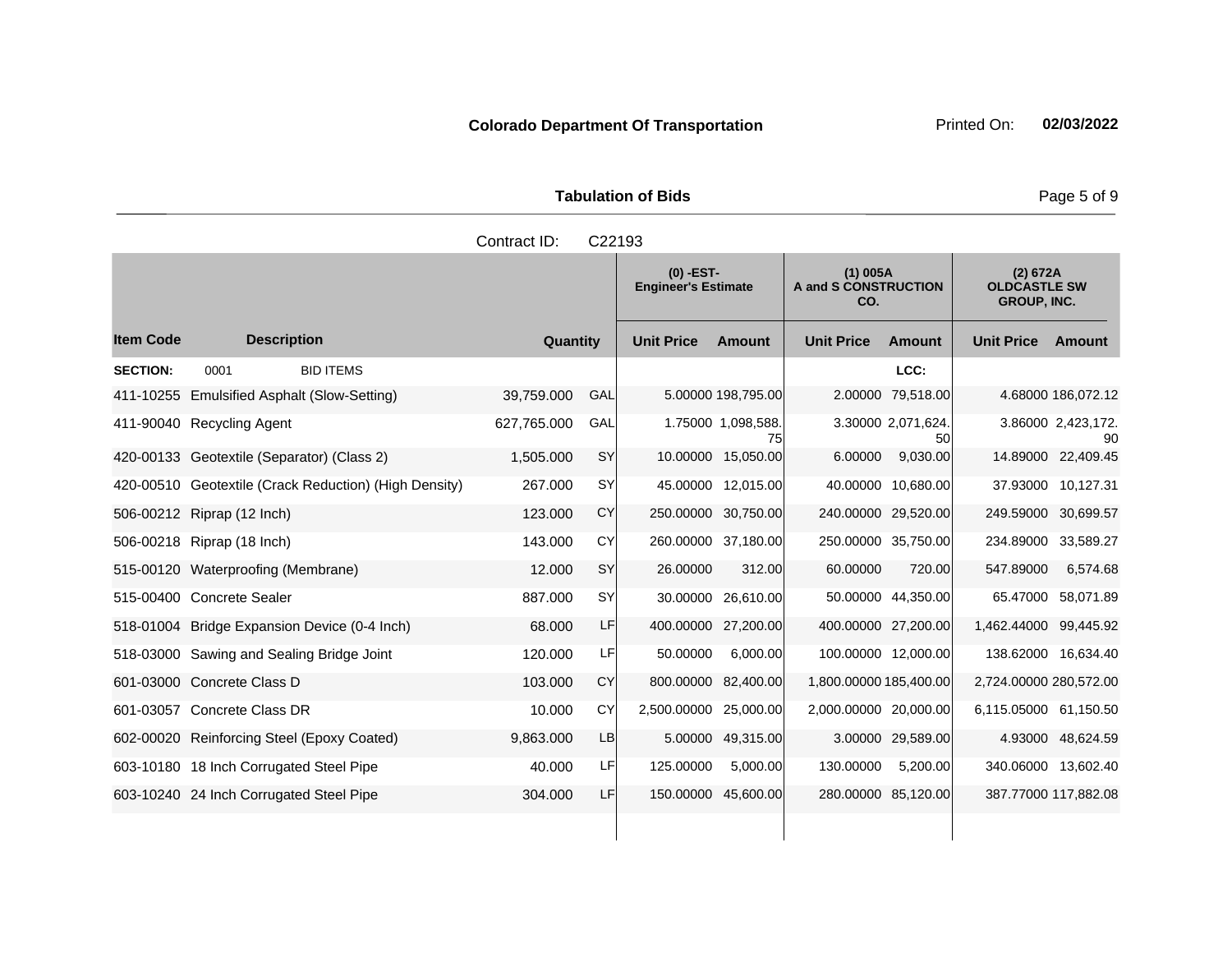Tabulation of Bids **Page 6 of 9** and 2011 11 and 2012 12:30 Page 6 of 9

|                 |                                                                  | Contract ID: | C22193     |                                           |                     |                                           |                     |                                                       |                     |
|-----------------|------------------------------------------------------------------|--------------|------------|-------------------------------------------|---------------------|-------------------------------------------|---------------------|-------------------------------------------------------|---------------------|
|                 |                                                                  |              |            | $(0)$ -EST-<br><b>Engineer's Estimate</b> |                     | $(1)$ 005A<br>A and S CONSTRUCTION<br>CO. |                     | (2) 672A<br><b>OLDCASTLE SW</b><br><b>GROUP, INC.</b> |                     |
| ltem Code       | <b>Description</b>                                               | Quantity     |            | <b>Unit Price</b>                         | <b>Amount</b>       | <b>Unit Price</b>                         | Amount              | <b>Unit Price</b>                                     | Amount              |
| <b>SECTION:</b> | <b>BID ITEMS</b><br>0001                                         |              |            |                                           |                     |                                           | LCC:                |                                                       |                     |
|                 | 603-10300 30 Inch Corrugated Steel Pipe                          | 60.000       | LF         | 150.00000                                 | 9,000.00            | 300.00000                                 | 18,000.00           | 384.82000 23,089.20                                   |                     |
|                 | 603-10360 36 Inch Corrugated Steel Pipe                          | 112.000      | LF         |                                           | 200.00000 22,400.00 |                                           | 350.00000 39,200.00 | 437.26000 48,973.12                                   |                     |
|                 | 603-10420 42 Inch Corrugated Steel Pipe                          | 32.000       | LF         | 200.00000                                 | 6,400.00            |                                           | 500.00000 16,000.00 | 475.51000 15,216.32                                   |                     |
|                 | 603-30018 18 Inch Steel End Section                              |              | 2,000 EACH | 200.00000                                 | 400.00              | 650.00000                                 | 1,300.00            | 3,693.80000                                           | 7,387.60            |
|                 | 603-30024 24 Inch Steel End Section                              | 32.000 EACH  |            | 200.00000                                 | 6,400.00            |                                           | 800.00000 25,600.00 | 2,177.46000 69,678.72                                 |                     |
|                 | 603-30030 30 Inch Steel End Section                              |              | 4.000 EACH | 200.00000                                 | 800.00              | 1,200.00000                               | 4,800.00            | 3,671.67000 14,686.68                                 |                     |
|                 | 603-30036 36 Inch Steel End Section                              | 14,000 EACH  |            | 300.00000                                 | 4,200.00            | 2,000.00000 28,000.00                     |                     | 3,028.78000                                           | 42,402.92           |
|                 | 603-30042 42 Inch Steel End Section                              |              | 2.000 EACH | 500.00000                                 | 1,000.00            | 3,000.00000                               | 6,000.00            | 6,143.17000                                           | 12,286.34           |
|                 | 603-61180 18 Inch Flexible Pipe                                  | 25.000       | LF         | 150.00000                                 | 3,750.00            | 112.00000                                 | 2,800.00            | 372.78000                                             | 9,319.50            |
|                 | 606-00302 Guardrail Type 3 (31 Inch Midwest Guardrail<br>System) | 10,812.500   | LF         |                                           | 40.00000 432,500.00 |                                           | 38.00000 410,875.00 |                                                       | 39.00000 421,687.50 |
|                 | 606-01370 Transition Type 3G                                     |              | 8,000 EACH | 4,000.00000 32,000.00                     |                     | 4,200.00000 33,600.00                     |                     | 4,840.91000 38,727.28                                 |                     |
|                 | 606-02003 End Anchorage (Nonflared)                              | 36.000 EACH  |            | 4,000.00000 144,000.00                    |                     | 4,800.00000 172,800.00                    |                     | 3,527.40000 126,986.40                                |                     |
|                 | 607-11525    Fence (Plastic)                                     | 900.000      | LF         | 3.00000                                   | 2,700.00            | 4.00000                                   | 3,600.00            | 9.70000                                               | 8,730.00            |
|                 | 609-21020 Curb and Gutter Type 2 (Section II-B)                  | 912.000      | LF         |                                           | 50.00000 45,600.00  |                                           | 80.00000 72,960.00  |                                                       | 80.22000 73,160.64  |

609-60011 Curb Type 6 (Section M) **1,125.000** LF 8.00000 9,000.00 25.00000 28,125.00 22.90000 25,762.50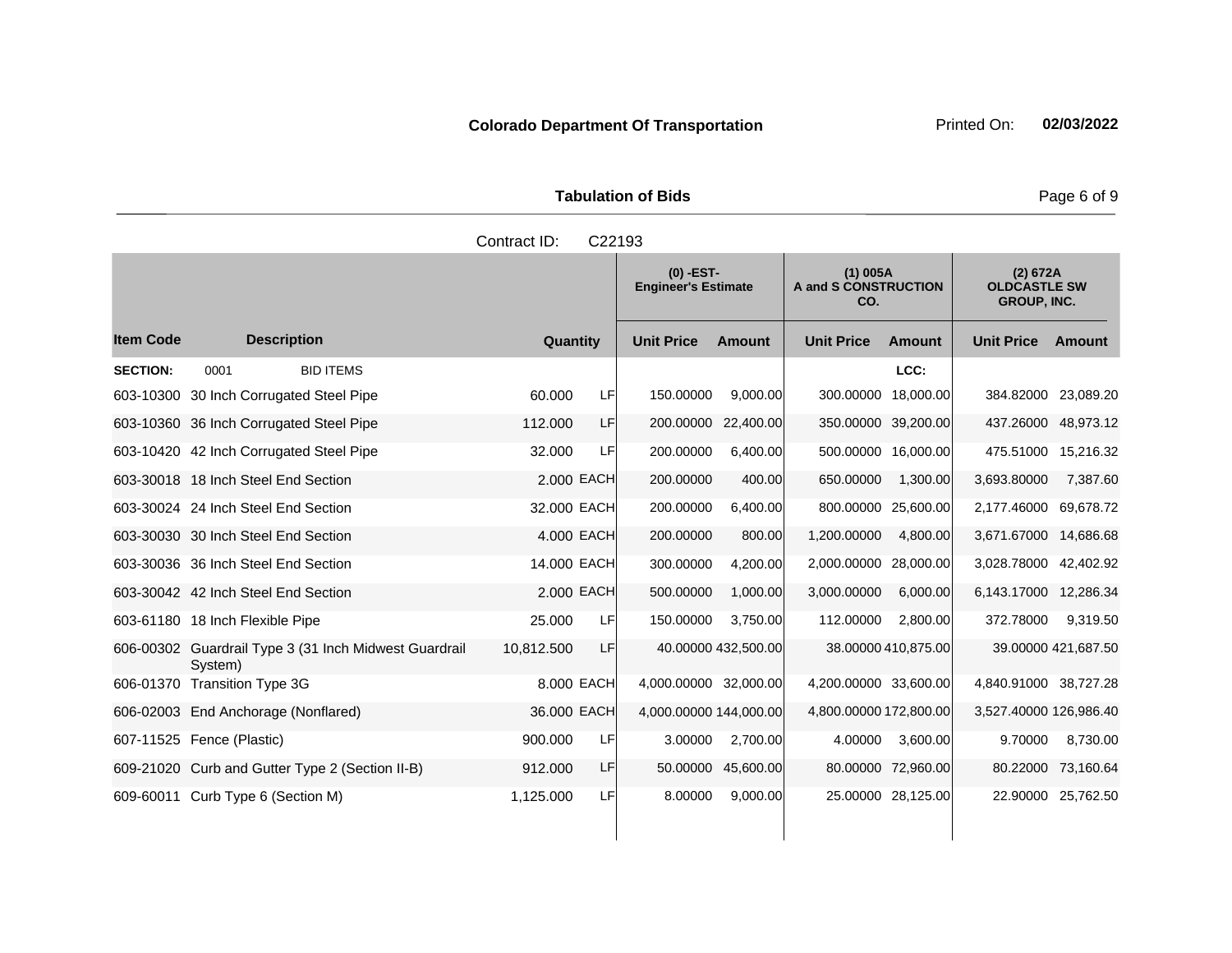|                     | <b>Tabulation of Bids</b> |  |  |
|---------------------|---------------------------|--|--|
| Contract ID: C22193 |                           |  |  |
|                     |                           |  |  |

|                  |                                                           |                      | $(0)$ -EST-<br><b>Engineer's Estimate</b> |           | $(1)$ 005A<br>A and S CONSTRUCTION<br>CO. |               | (2) 672A<br><b>OLDCASTLE SW</b><br><b>GROUP, INC.</b> |           |
|------------------|-----------------------------------------------------------|----------------------|-------------------------------------------|-----------|-------------------------------------------|---------------|-------------------------------------------------------|-----------|
| <b>Item Code</b> | <b>Description</b>                                        | Quantity             | <b>Unit Price</b>                         | Amount    | <b>Unit Price</b>                         | <b>Amount</b> | <b>Unit Price</b>                                     | Amount    |
| <b>SECTION:</b>  | 0001<br><b>BID ITEMS</b>                                  |                      |                                           |           |                                           | LCC:          |                                                       |           |
| 612-00001        | Delineator (Type I)                                       | 324,000 EACH         | 40.00000                                  | 12,960.00 | 23.00000                                  | 7,452.00      | 46.62000                                              | 15,104.88 |
|                  | 612-00002 Delineator (Type II)                            | 53,000 EACH          | 30.00000                                  | 1,590.00  | 26.00000                                  | 1.378.00      | 135.74000                                             | 7.194.22  |
| 612-00003        | Delineator (Type III)                                     | 129.000 EACH         | 35.00000                                  | 4,515.00  | 28.00000                                  | 3,612.00      | 83.32000                                              | 10,748.28 |
| 614-00011        | Sign Panel (Class I)                                      | <b>SF</b><br>44.000  | 32.00000                                  | 1,408.00  | 25.00000                                  | 1,100.00      | 156.05000                                             | 6,866.20  |
|                  | 614-00012 Sign Panel (Class II)                           | <b>SF</b><br>241.000 | 20.00000                                  | 4,820.00  | 29.00000                                  | 6,989.00      | 70.43000                                              | 16,973.63 |
|                  | 614-01512 Steel Sign Support (2-Inch Round)(Post)         | 12.000<br>LFI        | 20.00000                                  | 240.00    | 35.00000                                  | 420.00        | 462.85000                                             | 5,554.20  |
|                  | 614-01522 Steel Sign Support (2-Inch Round)(Socket)       | 51,000 EACH          | 60.00000                                  | 3,060.00  | 160.00000                                 | 8.160.00      | 218.61000 11,149.11                                   |           |
| 614-01575        | Steel Sign Support (2-1/2 Inch Round NP-<br>$40$ $(Post)$ | LFI<br>120,000       | 20.00000                                  | 2,400.00  | 40.00000                                  | 4,800.00      | 74.23000                                              | 8,907.60  |
| 614-01578        | Steel Sign Support (2-1/2 Inch Round NP-<br>40)(Slipbase) | 24.000 EACH          | 250.00000                                 | 6,000.00  | 250.00000                                 | 6,000.00      | 497.50000 11,940.00                                   |           |
| 614-80387        | Rumble Strip (Grinding)                                   | LFI<br>45.330        | 7.75000                                   | 351.31    | 100.00000                                 | 4,533.00      | 164.69000                                             | 7,465.40  |
| 614-80391        | Rumble Strip (Grinding) (Asphalt)                         | LF.<br>79,044.000    | 0.60000                                   | 47,426.40 | 0.14000                                   | 11,066.16     | 0.22000                                               | 17,389.68 |
|                  | 615-00030 Embankment Protector Type 3                     | 2.000 EACH           | 2,250.00000                               | 4,500.00  | 5,200.00000 10,400.00                     |               | 10,378.31000                                          | 20,756.62 |
|                  | 620-00002 Field Office (Class 2)                          | 1.000 EACH           | 60,000.00000                              | 60,000.00 | 48,000.00000 48,000.00                    |               | 41,103.76000 41,103.76                                |           |
|                  | 620-00012 Field Laboratory (Class 2)                      | 1.000 EACH           | 60,000.00000                              | 60.000.00 | 44,000.00000 44,000.00                    |               | 42,318.71000 42,318.71                                |           |
|                  | 620-00020 Sanitary Facility                               | 2.000 EACH           | 4,000.00000                               | 8,000.00  | 8,300.00000 16,600.00                     |               | 7,612.60000 15,225.20                                 |           |

Page 7 of 9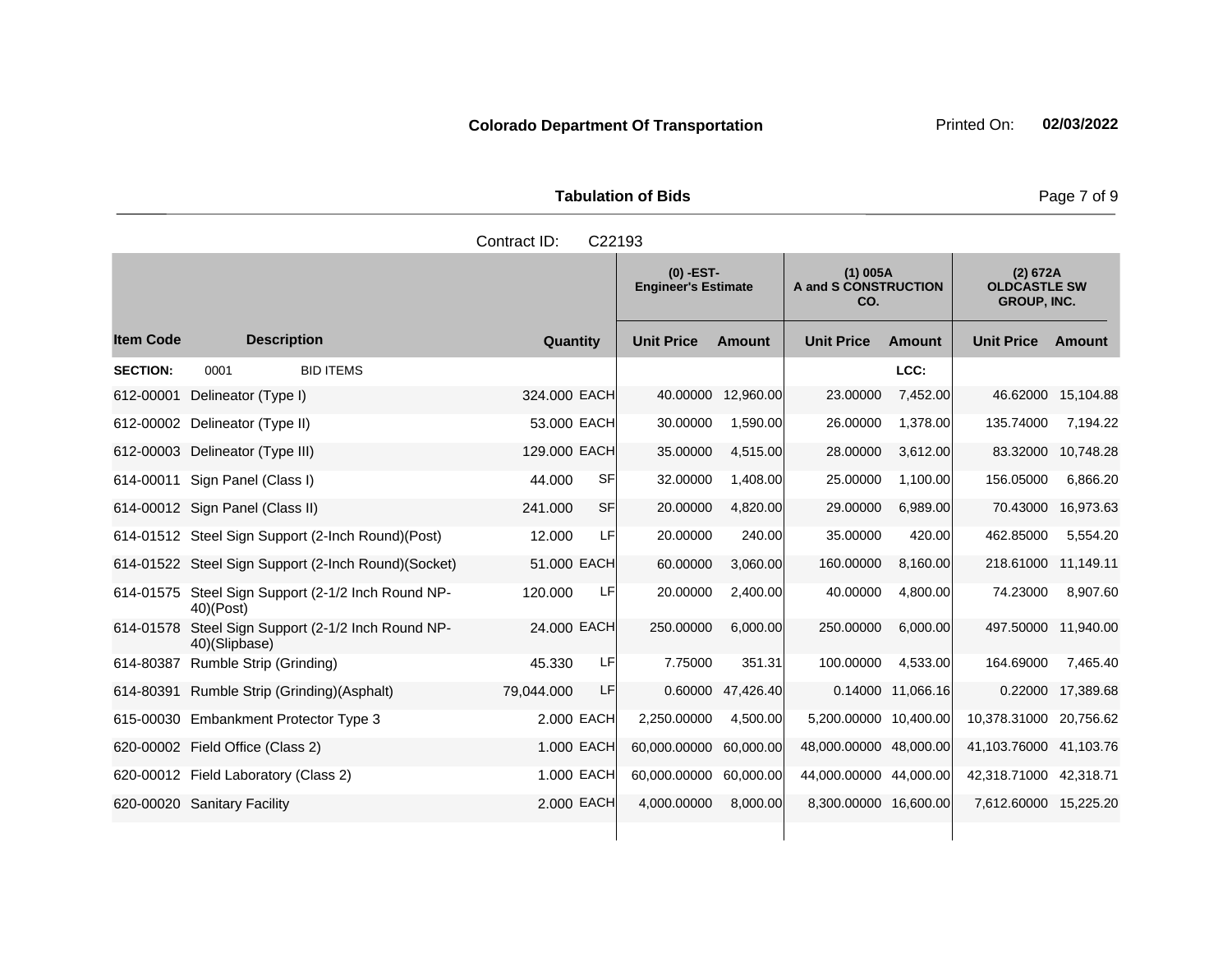|                     | <b>Tabulation of Bids</b>        |                                    |  |
|---------------------|----------------------------------|------------------------------------|--|
| Contract ID: C22193 |                                  |                                    |  |
|                     | (0) -EST-<br>Engineer's Estimate | $(1)$ 005A<br>A and S CONSTRUCTION |  |

#### **Quantity Unit Price Unit Price Item Code Amount Unit Price Amount Ext Ext Unit Price Amount Ext CO. (2) 672A OLDCASTLE SW GROUP, INC. Description SECTION:** 0001 BID ITEMS **LCC:** 625-00000 Construction Surveying 1.000 L S 150,000.00000 150,000.00 130,000.00000 130,000.00 292,538.86000 292,538.86 626-00000 Mobilization 1.000 L S 00000 1,700,000. 00 2,000,000. 2,000,000. 00000 00 1,719,179. 1,719,179. 00000 00 626-01114 Public Information Management (Tier IV) 277.000 DAY 150.00000 41,550.00 66.00000 18,282.00 80.96000 22,425.92 627-00013 Pavement Marking Paint (High Build) 1,015.000 GAL 60.00000 60,900.00 44.00000 44,660.00 48.57000 49,298.55 627-00013 Pavement Marking Paint (High Build) **Temporary** 2,000.000 GAL 60.00000 120,000.00 42.00000 84,000.00 39.26000 78,520.00 627-30405 Preformed Thermoplastic Pavement Marking (Word-Symbol) 490.000 SF 18.00000 8,820.00 32.00000 15,680.00 41.11000 20,143.90 627-30410 Preformed Thermoplastic Pavement Marking (Xwalk-Stop Line) 36.000 SF 20.00000 720.00 22.00000 792.00 166.84000 6,006.24 630-00000 Flagging 7,680.000 HOUR 30.00000 230,400.00 28.00000 215,040.00 35.92000 275,865.60 630-00001 Pilot Car Operation 1,350.000 HOUR 50.00000 67,500.00 70.00000 94,500.00 64.65000 87,277.50 630-00007 Traffic Control Inspection 81.000 DAY 250.00000 20,250.00 240.00000 19,440.00 307.96000 24,944.76 630-00012 Traffic Control Management 180.000 DAY 900.00000 162,000.00 1,500.00000 270,000.00 1,061.95000 191,151.00 630-80335 Barricade (Type 3 M-A) (Temporary) 2.000 EACH 300.00000 600.00 300.00000 600.00 2,935.02000 5,870.04 630-80341 Construction Traffic Sign (Panel Size A) 40.000 EACH 35.00000 1,400.00 35.00000 1,400.00 192.31000 7,692.40 630-80342 Construction Traffic Sign (Panel Size B) 93.000 EACH 50.00000 4,650.00 40.00000 3,720.00 117.33000 10,911.69

630-80350 Vertical Panel 100.000 EACH 35.00000 3,500.00 50.00000 5,000.00 83.00000 8,300.00

Page 8 of 9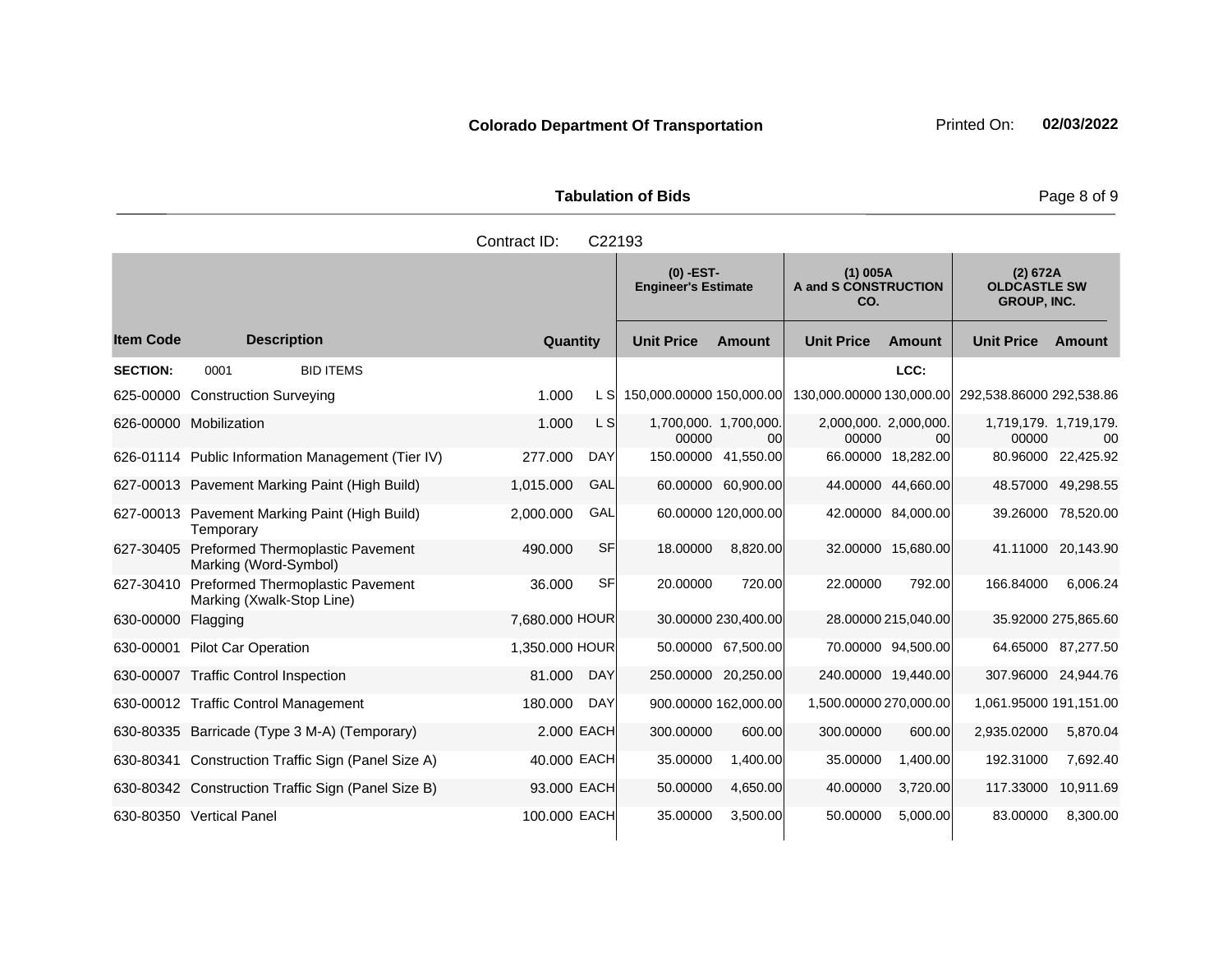|                     | <b>Tabulation of Bids</b> |
|---------------------|---------------------------|
| Contract ID: C22193 |                           |

|                        |                                                        |                  | $(0)$ -EST-<br><b>Engineer's Estimate</b> |                      | $(1)$ 005A<br>A and S CONSTRUCTION<br>CO. |                      | (2) 672A<br><b>OLDCASTLE SW</b><br><b>GROUP, INC.</b> |                    |
|------------------------|--------------------------------------------------------|------------------|-------------------------------------------|----------------------|-------------------------------------------|----------------------|-------------------------------------------------------|--------------------|
| <b>Item Code</b>       | <b>Description</b>                                     | Quantity         | <b>Unit Price</b>                         | Amount               | <b>Unit Price</b>                         | Amount               | <b>Unit Price</b>                                     | Amount             |
| <b>SECTION:</b>        | <b>BID ITEMS</b><br>0001                               |                  |                                           |                      |                                           | LCC:                 |                                                       |                    |
|                        | 630-80355 Portable Message Sign Panel                  | 3,000 EACH       | 4,000.00000                               | 12,000.00            | 18,000.00000                              | 54,000.00            | 9,043.92000 27,131.76                                 |                    |
|                        | 630-80360 Drum Channelizing Device                     | 150.000 EACH     | 25.00000                                  | 3,750.00             | 30.00000                                  | 4,500.00             | 95.83000                                              | 14,374.50          |
| 630-80363              | Drum Channelizing Device (With Light)<br>(Flashing)    | 25.000 EACH      | 40.00000                                  | 1,000.00             | 32.00000                                  | 800.00               | 277.32000                                             | 6,933.00           |
| 630-80364              | Drum Channelizing Device (With Light)<br>(Steady Burn) | 200.000 EACH     | 40.00000                                  | 8,000.00             | 40.00000                                  | 8,000.00             |                                                       | 93.14000 18,628.00 |
| 630-80370              | Barrier (Temporary)                                    | LF.<br>1.125.000 |                                           | 100.00000 112,500.00 |                                           | 120.00000 135,000.00 | 122.31000 137,598.75                                  |                    |
|                        | 630-80380 Traffic Cone                                 | 300.000 EACH     | 10.00000                                  | 3,000.00             | 22.00000                                  | 6,600.00             | 32.12000                                              | 9,636.00           |
|                        | 630-80440 Portable Rumble Strips (Temporary)           | 12.000 EACH      | 2,050.00000                               | 24,600.00            | 1,200.00000 14,400.00                     |                      | 1,410.51000                                           | 16,926.12          |
|                        | 630-80511 Mobile Pavement Marking Zone                 | 1.000<br>L S     | 5,000.00000                               | 5,000.00             | 12,000.00000 12,000.00                    |                      | 19,311.05000                                          | 19,311.05          |
|                        | 630-85010 Impact Attenuator (Temporary)                | 2.000 EACH       | 6,000.00000                               | 12,000.00            | 5,000.00000 10,000.00                     |                      | 12,350.93000 24,701.86                                |                    |
|                        | 630-86810 Traffic Signal (Temporary)                   | 1.000 EACH       | 30,000.00000 30,000.00                    |                      | 50,000.00000 50,000.00                    |                      | 29,561.68000 29,561.68                                |                    |
| <b>Section Totals:</b> |                                                        |                  |                                           | \$18,113,461.21      |                                           | \$21,890,679.16      |                                                       | \$22,350,277.47    |
|                        | <b>Contract Grand Totals</b>                           |                  |                                           | \$18,113,461.21      |                                           | \$21,890,679.16      |                                                       | \$22,350,277.47    |

Page 9 of 9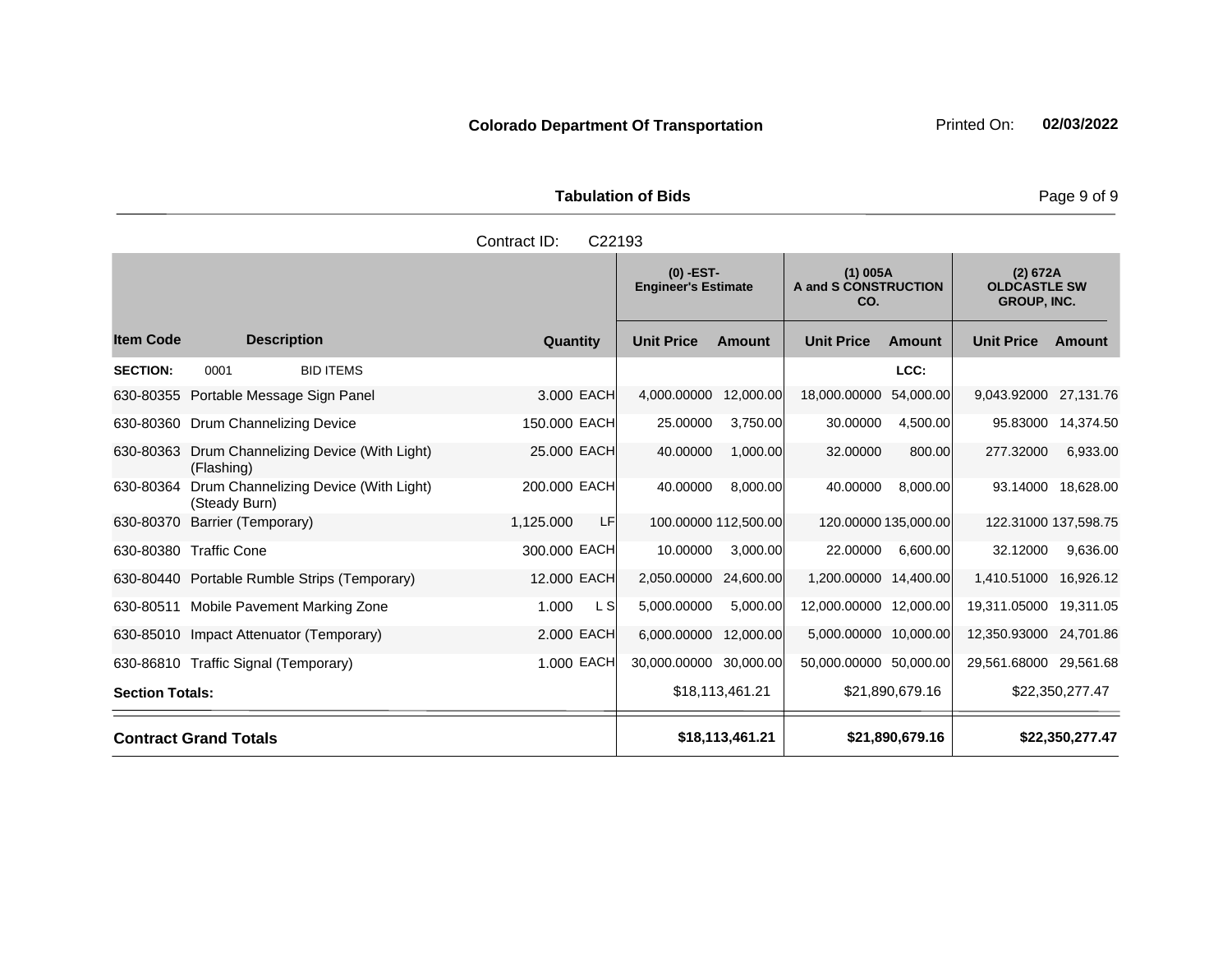**CY** 

LF

LF

EACH

EACH

**Low Bid Item Analysis Page 1 of 12** 

40,000.00 12,800.00 32.00% -27,200.00

34,000.00 27,200.00 80.00% -6,800.00

35,587.50 35,587.50 100.00% 0.00

6,000.00 12,000.00 200.00% 6,000.00

8,000.00 8,000.00 100.00% 0.00

Contract ID: C22193

| Line            | Item $\sqrt{ }$<br>Description            | Quantity                                            | Estimated<br>Price | Bid Price/<br><b>Units</b> | Estimated<br>Amount | <b>Bid Amount</b> | <b>Bid Est</b><br>$\%$ | Overrun $(+)$<br>Underrun (-) |
|-----------------|-------------------------------------------|-----------------------------------------------------|--------------------|----------------------------|---------------------|-------------------|------------------------|-------------------------------|
| <b>SECTION:</b> | 0001                                      | <b>BID ITEMS</b>                                    |                    |                            |                     |                   |                        |                               |
| 0005            | 201-00000<br>Clearing and Grubbing        | 1.000                                               | 15,000.00000       | 80,000.00000<br>L S        | 15,000.00           | 80,000.00         | 533.33%                | 65,000.00                     |
| 0010            | 202-00035<br>Removal of Pipe              | 109.000                                             | 75.00000           | 300.00000<br>LF            | 8,175.00            | 32,700.00         | 400.00%                | 24,525.00                     |
| 0015            | 202-00037<br>Removal of End Section       | 8.000                                               | 500.00000          | 400.00000<br><b>EACH</b>   | 4,000.00            | 3,200.00          | 80.00%                 | $-800.00$                     |
| 0020            | 202-00090<br><b>Removal of Delineator</b> | 256,000                                             | 8.00000            | 10.00000<br><b>EACH</b>    | 2,048.00            | 2,560.00          | 125.00%                | 512.00                        |
| 0025            | 202-00220<br>Removal of Asphalt Mat       | 5,163.000                                           | 10.00000           | 11.00000<br>SY             | 51,630.00           | 56,793.00         | 110.00%                | 5,163.00                      |
| 0030            | 202-00240                                 | 1,795.000<br>Removal of Asphalt Mat (Planing)       | 5.00000            | 12.00000<br>SY             | 8,975.00            | 21,540.00         | 240.00%                | 12,565.00                     |
| 0035            | 202-00246                                 | 5.000<br>Removal of Asphalt Mat (Planing) (Special) | 25.00000           | 2,100.00000<br>SY          | 125.00              | 10,500.00         | 8400.00%               | 10,375.00                     |

8.000 5,000.00000 1,600.00000

68.000 500.00000 400.00000

7,117.500 5.00000 5.00000

30.000 200.00000 400.00000

2.000 4,000.00000 4,000.00000

0040 202-00502

0045 202-00504

0050 202-01130

0055 202-01300

0060 202-04001

Plug Culvert

Removal of Portions of Present Structure

Removal of Expansion Device

Removal of Guardrail Type 3

Removal of End Anchorage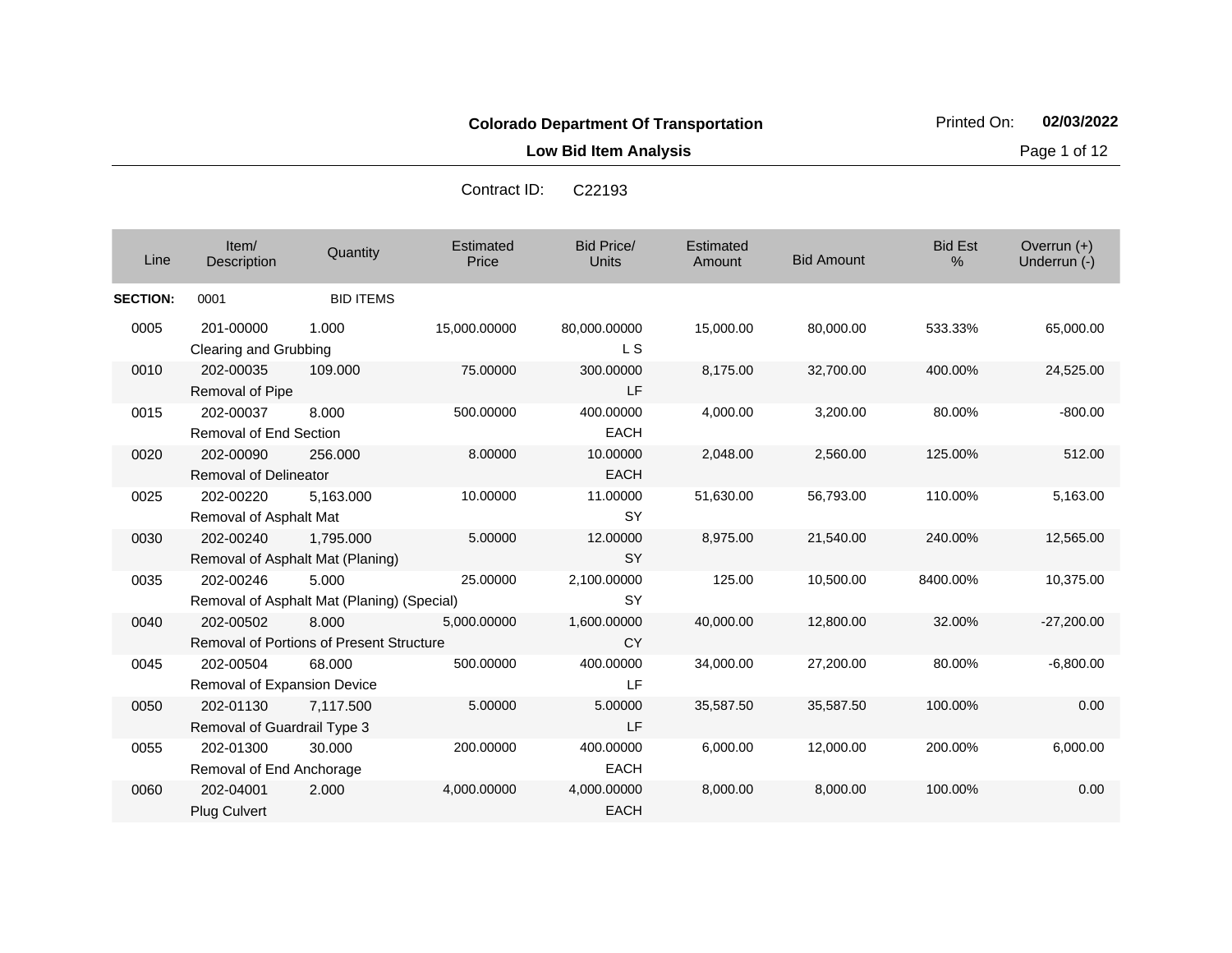**Low Bid Item Analysis Page 2 of 12** 

| Line            | Item/<br>Description                        | Quantity                                | Estimated<br>Price | <b>Bid Price/</b><br><b>Units</b> | Estimated<br>Amount | <b>Bid Amount</b> | <b>Bid Est</b><br>% | Overrun (+)<br>Underrun (-) |
|-----------------|---------------------------------------------|-----------------------------------------|--------------------|-----------------------------------|---------------------|-------------------|---------------------|-----------------------------|
| <b>SECTION:</b> | 0001                                        | <b>BID ITEMS</b>                        |                    |                                   |                     |                   |                     |                             |
| 0065            | 202-04002<br>Clean Culvert                  | 19.000                                  | 4,000.00000        | 3,600.00000<br><b>EACH</b>        | 76,000.00           | 68,400.00         | 90.00%              | $-7,600.00$                 |
| 0070            | 203-00060                                   | 48,171.000                              | 18.00000           | 26.00000                          | 867,078.00          | 1,252,446.00      | 144.44%             | 385,368.00                  |
|                 |                                             | Embankment Material (Complete In Place) |                    | <b>CY</b>                         |                     |                   |                     |                             |
| 0075            | 203-00100<br><b>Muck Excavation</b>         | 500.000                                 | 36.00000           | 40.00000<br><b>CY</b>             | 18,000.00           | 20,000.00         | 111.11%             | 2,000.00                    |
| 0080            | 203-01140<br>Rolling                        | 20.000                                  | 150.00000          | 110.00000<br><b>HOUR</b>          | 3,000.00            | 2,200.00          | 73.33%              | $-800.00$                   |
| 0085            | 203-01500<br><b>Blading</b>                 | 20,000                                  | 160.00000          | 130.00000<br><b>HOUR</b>          | 3,200.00            | 2,600.00          | 81.25%              | $-600.00$                   |
| 0090            | 203-01510<br><b>Backhoe</b>                 | 20,000                                  | 200.00000          | 200.00000<br><b>HOUR</b>          | 4,000.00            | 4,000.00          | 100.00%             | 0.00                        |
| 0095            | 203-01582<br>Truck (Dump)                   | 10.000                                  | 150.00000          | 110.00000<br><b>HOUR</b>          | 1,500.00            | 1,100.00          | 73.33%              | $-400.00$                   |
| 0100            | 203-01594<br><b>Combination Loader</b>      | 20.000                                  | 150.00000          | 120.00000<br><b>HOUR</b>          | 3,000.00            | 2,400.00          | 80.00%              | $-600.00$                   |
| 0105            | 203-01597<br>Potholing                      | 10.000                                  | 350.00000          | 350.00000<br><b>HOUR</b>          | 3,500.00            | 3,500.00          | 100.00%             | 0.00                        |
| 0110            | 203-02330<br>Laborer                        | 40.000                                  | 60.00000           | 88.00000<br><b>HOUR</b>           | 2,400.00            | 3,520.00          | 146.67%             | 1,120.00                    |
| 0115            | 206-00000<br><b>Structure Excavation</b>    | 158.000                                 | 50.00000           | 140.00000<br><b>CY</b>            | 7,900.00            | 22,120.00         | 280.00%             | 14,220.00                   |
| 0120            | 206-00065<br>Structure Backfill (Flow-Fill) | 4.000                                   | 250.00000          | 2,400.00000<br><b>CY</b>          | 1,000.00            | 9,600.00          | 960.00%             | 8,600.00                    |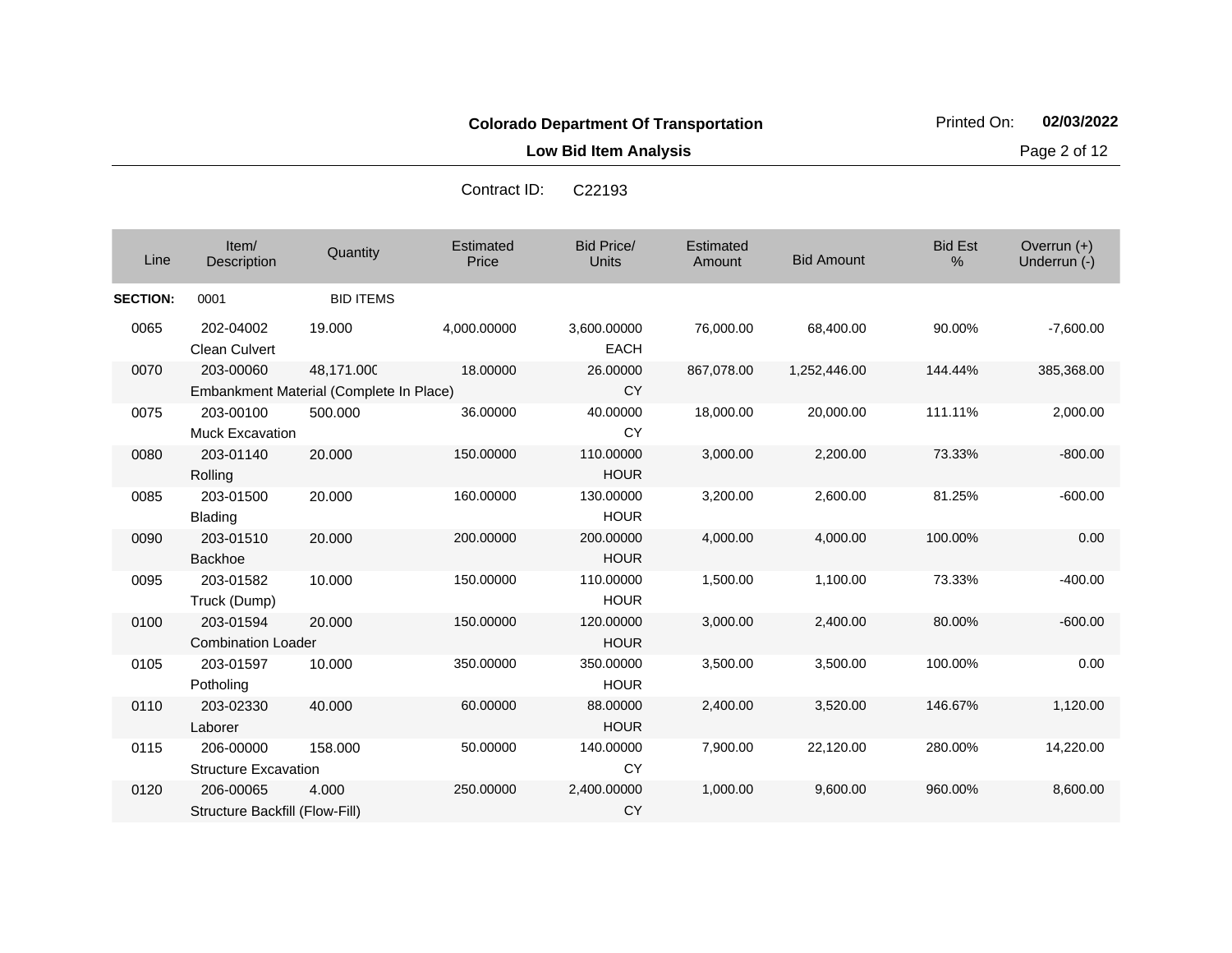**Low Bid Item Analysis Page 3 of 12** 

| Line            | Item/<br>Description                           | Quantity                                                  | Estimated<br>Price | <b>Bid Price/</b><br><b>Units</b> | Estimated<br>Amount | <b>Bid Amount</b> | <b>Bid Est</b><br>% | Overrun (+)<br>Underrun (-) |
|-----------------|------------------------------------------------|-----------------------------------------------------------|--------------------|-----------------------------------|---------------------|-------------------|---------------------|-----------------------------|
| <b>SECTION:</b> | 0001                                           | <b>BID ITEMS</b>                                          |                    |                                   |                     |                   |                     |                             |
| 0125            | 207-00700<br>Topsoil (Onsite)                  | 12,298.000                                                | 6.00000            | 9.00000<br><b>CY</b>              | 73,788.00           | 110,682.00        | 150.00%             | 36,894.00                   |
| 0130            | 207-00704<br>Subgrade Soil Preparation         | 57,112.000                                                | 0.50000            | 2.00000<br><b>SY</b>              | 28,556.00           | 114,224.00        | 400.00%             | 85,668.00                   |
| 0135            | 208-00002<br>Erosion Log Type 1 (12 Inch)      | 11,032.000                                                | 10.00000           | 6.00000<br>LF                     | 110,320.00          | 66,192.00         | 60.00%              | $-44,128.00$                |
| 0140            | 208-00020<br>Silt Fence                        | 1,547.000                                                 | 5.00000            | 3.00000<br><b>LF</b>              | 7,735.00            | 4,641.00          | 60.00%              | $-3,094.00$                 |
| 0145            | 208-00045<br><b>Concrete Washout Structure</b> | 3.000                                                     | 1,500.00000        | 1,500.00000<br><b>EACH</b>        | 4,500.00            | 4,500.00          | 100.00%             | 0.00                        |
| 0150            | 208-00070<br>Vehicle Tracking Pad              | 2.000                                                     | 3,500.00000        | 1,200.00000<br><b>EACH</b>        | 7,000.00            | 2,400.00          | 34.29%              | $-4,600.00$                 |
| 0155            | 208-00071                                      | 31.000<br>Maintenance Aggregate (Vehicle Tracking Pad)    | 135.00000          | 30.00000<br>CY                    | 4,185.00            | 930.00            | 22.22%              | $-3,255.00$                 |
| 0160            | 208-00103                                      | 20.000<br>Removal and Disposal of Sediment (Labor)        | 60.00000           | 60.00000<br><b>HOUR</b>           | 1,200.00            | 1,200.00          | 100.00%             | 0.00                        |
| 0165            | 208-00105                                      | 20.000<br>Removal and Disposal of Sediment (Equipment)    | 150.00000          | 130.00000<br><b>HOUR</b>          | 3,000.00            | 2,600.00          | 86.67%              | $-400.00$                   |
| 0170            | 208-00106<br>Sweeping (Sediment Removal)       | 40.000                                                    | 150.00000          | 200.00000<br><b>HOUR</b>          | 6,000.00            | 8,000.00          | 133.33%             | 2,000.00                    |
| 0175            | 208-00107<br><b>Removal of Trash</b>           | 25.000                                                    | 50.00000           | 100.00000<br><b>HOUR</b>          | 1,250.00            | 2,500.00          | 200.00%             | 1,250.00                    |
| 0180            | 208-00146<br>(Type 2)                          | 1.000<br><b>Pre-fabricated Concrete Washout Structure</b> | 1,500.00000        | 400.00000<br><b>EACH</b>          | 1,500.00            | 400.00            | 26.67%              | $-1,100.00$                 |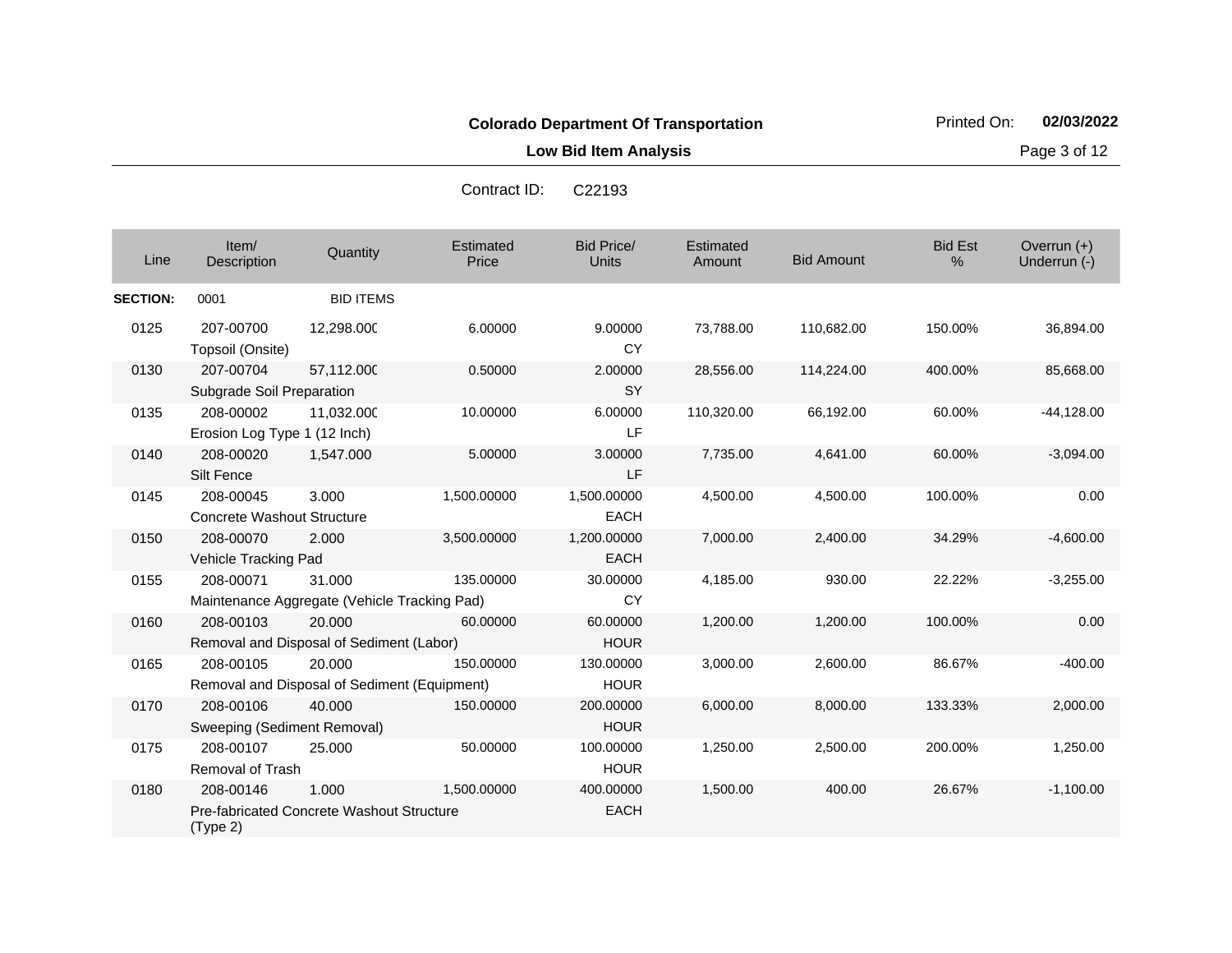**Low Bid Item Analysis Page 4 of 12** 

| Line            | Item/<br>Description                           | Quantity                                                     | Estimated<br>Price | <b>Bid Price/</b><br>Units | Estimated<br>Amount | <b>Bid Amount</b> | <b>Bid Est</b><br>% | Overrun (+)<br>Underrun (-) |
|-----------------|------------------------------------------------|--------------------------------------------------------------|--------------------|----------------------------|---------------------|-------------------|---------------------|-----------------------------|
| <b>SECTION:</b> | 0001                                           | <b>BID ITEMS</b>                                             |                    |                            |                     |                   |                     |                             |
| 0185            | 208-00207<br><b>Erosion Control Management</b> | 40.000                                                       | 300.00000          | 500.00000<br><b>DAY</b>    | 12,000.00           | 20,000.00         | 166.67%             | 8,000.00                    |
| 0190            | 208-00300<br><b>Temporary Berms</b>            | 22,725.000                                                   | 3.00000            | 2.00000<br>LF              | 68,175.00           | 45,450.00         | 66.67%              | $-22,725.00$                |
| 0195            | 210-00810<br>Reset Ground Sign                 | 63.000                                                       | 400.00000          | 500.00000<br><b>EACH</b>   | 25,200.00           | 31,500.00         | 125.00%             | 6,300.00                    |
| 0200            | 210-00815<br>Reset Sign Panel                  | 8.000                                                        | 100.00000          | 150.00000<br><b>EACH</b>   | 800.00              | 1,200.00          | 150.00%             | 400.00                      |
| 0205            | 212-00700<br>Organic Fertilizer                | 19,200.000                                                   | 1.50000            | 1.30000<br><b>LB</b>       | 28,800.00           | 24,960.00         | 86.67%              | $-3,840.00$                 |
| 0210            | 212-00702                                      | 96,000.000<br>Biotic Soil Amendments (Hydraulically Applied) | 1.00000            | 1.50000<br>LB              | 96,000.00           | 144,000.00        | 150.00%             | 48,000.00                   |
| 0215            | 212-00703<br>Humate                            | 1,800.000                                                    | 1.50000            | 2.00000<br><b>LB</b>       | 2,700.00            | 3,600.00          | 133.33%             | 900.00                      |
| 0220            | 212-00704<br>Mycorrhizae                       | 480.000                                                      | 20.00000           | 21.00000<br><b>LB</b>      | 9,600.00            | 10,080.00         | 105.00%             | 480.00                      |
| 0225            | 212-00707<br>Seeding (Native) Hydraulic        | 24.000                                                       | 1,000.00000        | 1,500.00000<br><b>ACRE</b> | 24,000.00           | 36,000.00         | 150.00%             | 12,000.00                   |
| 0230            | 213-00003<br>Mulching (Weed Free)              | 24.000                                                       | 800.00000          | 2,500.00000<br><b>ACRE</b> | 19,200.00           | 60,000.00         | 312.50%             | 40,800.00                   |
| 0235            | 213-00061<br><b>Mulch Tackifier</b>            | 4,600.000                                                    | 6.00000            | 4.00000<br>LB              | 27,600.00           | 18,400.00         | 66.67%              | $-9,200.00$                 |
| 0240            | 216-00101<br>(Photodegradable Class 1)         | 5,704.000<br>Soil Retention Blanket (Straw-Coconut)          | 3.50000            | 4.00000<br><b>SY</b>       | 19,964.00           | 22,816.00         | 114.29%             | 2,852.00                    |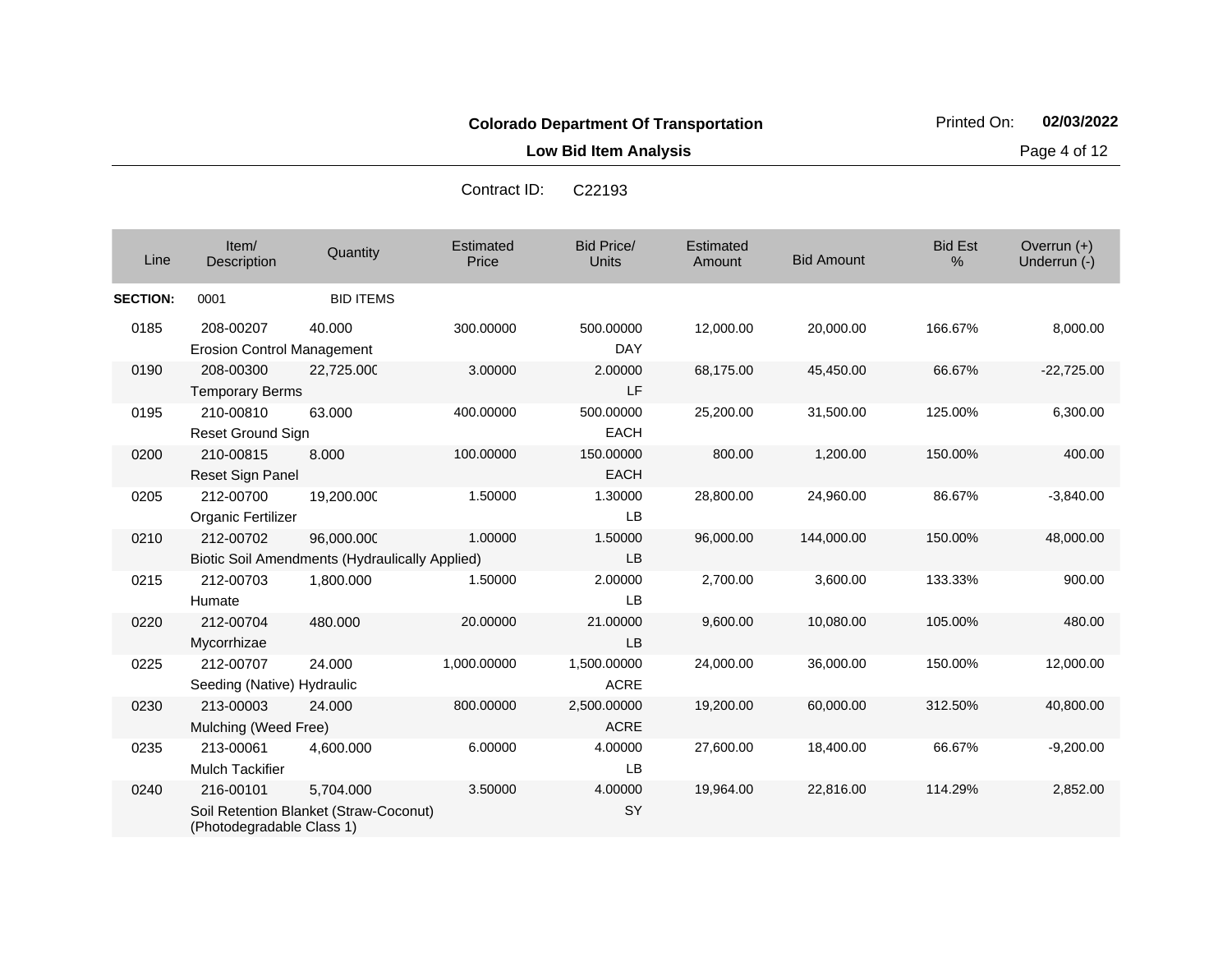**Low Bid Item Analysis Page 5 of 12** 

| Line            | Item/<br><b>Description</b>                           | Quantity                                                    | Estimated<br>Price | <b>Bid Price/</b><br>Units | Estimated<br>Amount | <b>Bid Amount</b> | <b>Bid Est</b><br>% | Overrun $(+)$<br>Underrun (-) |
|-----------------|-------------------------------------------------------|-------------------------------------------------------------|--------------------|----------------------------|---------------------|-------------------|---------------------|-------------------------------|
| <b>SECTION:</b> | 0001                                                  | <b>BID ITEMS</b>                                            |                    |                            |                     |                   |                     |                               |
| 0245            | 240-00000<br>Wildlife Biologist                       | 40.000                                                      | 140.00000          | 240.00000<br><b>HOUR</b>   | 5,600.00            | 9,600.00          | 171.43%             | 4,000.00                      |
| 0250            | 240-00010<br><b>Removal of Nests</b>                  | 10.000                                                      | 150.00000          | 125.00000<br><b>HOUR</b>   | 1,500.00            | 1,250.00          | 83.33%              | $-250.00$                     |
| 0255            | 250-00210<br>Solid Waste Disposal                     | 20.000                                                      | 400.00000          | 200.00000<br>CY            | 8,000.00            | 4,000.00          | 50.00%              | $-4,000.00$                   |
| 0260            | 304-02000<br>Aggregate Base Course (Class 2)          | 67,481.000                                                  | 20.00000           | 28.00000<br><b>TON</b>     | 1,349,620.00        | 1,889,468.00      | 140.00%             | 539,848.00                    |
| 0265            | 304-06000<br>Aggregate Base Course (Class 6)          | 31.010.000                                                  | 20.00000           | 29.00000<br><b>TON</b>     | 620,200.00          | 899,290.00        | 145.00%             | 279,090.00                    |
| 0270            | 304-06009                                             | 8,585.000<br>Aggregate Base Course (Class 6) (Special)      | 22.00000           | 25.00000<br><b>TON</b>     | 188,870.00          | 214,625.00        | 113.64%             | 25,755.00                     |
| 0275            | 304-09014<br>Aggregate Base Course (Special)          | 11,215.000                                                  | 22.00000           | 34.00000<br><b>TON</b>     | 246,730.00          | 381,310.00        | 154.55%             | 134,580.00                    |
| 0280            | 310-00614<br>Pavement (12-16")                        | 156,865.00<br>Full Depth Reclamation Of Hot Mix Asphalt     | 3.25000            | 7.40000<br>SY              | 509,811.25          | 1,160,801.00      | 227.69%             | 650,989.75                    |
| 0285            | 310-00700                                             | 190.232.00<br>Asphalt Emulsion Full Depth Reclamation       | 3.50000            | 6.50000<br>SY              | 665,812.00          | 1,236,508.00      | 185.71%             | 570,696.00                    |
| 0290            | 403-34721                                             | 45,768.000<br>Hot Mix Asphalt (Grading SX) (75) (PG 58-28)  | 105.00000          | 95.00000<br><b>TON</b>     | 4,805,640.00        | 4,347,960.00      | 90.48%              | -457,680.00                   |
| 0295            | 403-34871                                             | 22.114.000<br>Hot Mix Asphalt (Grading SX) (100) (PG 76-28) | 115.00000          | 110.00000<br><b>TON</b>    | 2,543,110.00        | 2,432,540.00      | 95.65%              | $-110,570.00$                 |
| 0300            | 411-10255<br><b>Emulsified Asphalt (Slow-Setting)</b> | 39,759.000                                                  | 5.00000            | 2.00000<br>GAL             | 198,795.00          | 79,518.00         | 40.00%              | $-119.277.00$                 |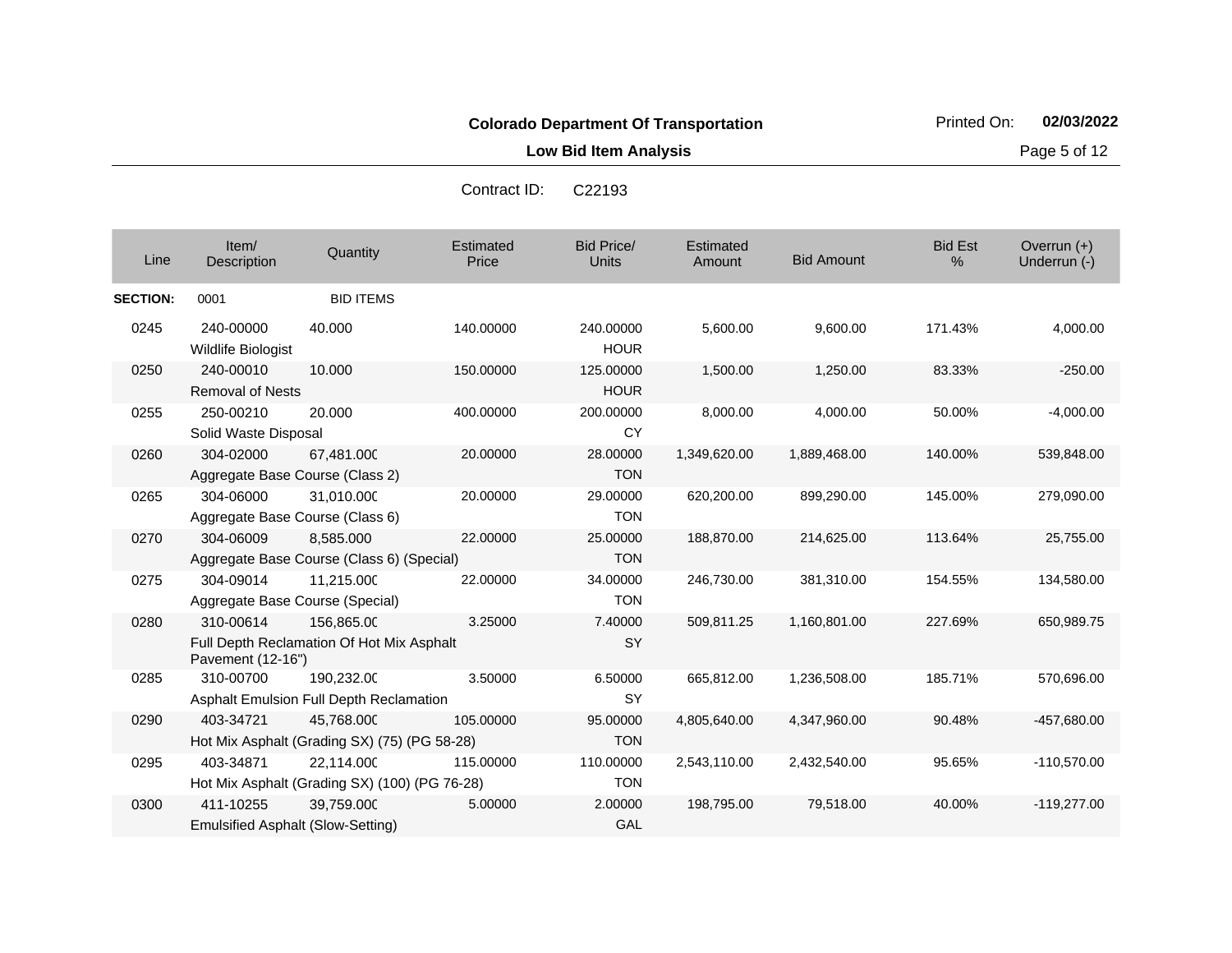**Low Bid Item Analysis Page 6 of 12** 

| Line            | Item/<br>Description                          | Quantity                                               | Estimated<br>Price | <b>Bid Price/</b><br><b>Units</b> | Estimated<br>Amount | <b>Bid Amount</b> | <b>Bid Est</b><br>% | Overrun (+)<br>Underrun (-) |
|-----------------|-----------------------------------------------|--------------------------------------------------------|--------------------|-----------------------------------|---------------------|-------------------|---------------------|-----------------------------|
| <b>SECTION:</b> | 0001                                          | <b>BID ITEMS</b>                                       |                    |                                   |                     |                   |                     |                             |
| 0305            | 411-90040<br>Recycling Agent                  | 627,765.00                                             | 1.75000            | 3.30000<br>GAL                    | 1,098,588.75        | 2,071,624.50      | 188.57%             | 973,035.75                  |
| 0310            | 420-00133<br>Geotextile (Separator) (Class 2) | 1,505.000                                              | 10.00000           | 6.00000<br><b>SY</b>              | 15,050.00           | 9,030.00          | 60.00%              | $-6,020.00$                 |
| 0315            | 420-00510                                     | 267.000<br>Geotextile (Crack Reduction) (High Density) | 45.00000           | 40.00000<br><b>SY</b>             | 12,015.00           | 10,680.00         | 88.89%              | $-1,335.00$                 |
| 0320            | 506-00212<br>Riprap (12 Inch)                 | 123.000                                                | 250.00000          | 240.00000<br><b>CY</b>            | 30,750.00           | 29,520.00         | 96.00%              | $-1,230.00$                 |
| 0325            | 506-00218<br>Riprap (18 Inch)                 | 143.000                                                | 260.00000          | 250.00000<br><b>CY</b>            | 37,180.00           | 35,750.00         | 96.15%              | $-1,430.00$                 |
| 0330            | 515-00120<br>Waterproofing (Membrane)         | 12.000                                                 | 26.00000           | 60.00000<br><b>SY</b>             | 312.00              | 720.00            | 230.77%             | 408.00                      |
| 0335            | 515-00400<br>Concrete Sealer                  | 887.000                                                | 30.00000           | 50.00000<br><b>SY</b>             | 26,610.00           | 44,350.00         | 166.67%             | 17,740.00                   |
| 0340            | 518-01004                                     | 68,000<br>Bridge Expansion Device (0-4 Inch)           | 400.00000          | 400.00000<br>LF                   | 27,200.00           | 27,200.00         | 100.00%             | 0.00                        |
| 0345            | 518-03000<br>Sawing and Sealing Bridge Joint  | 120.000                                                | 50.00000           | 100.00000<br>LF                   | 6,000.00            | 12,000.00         | 200.00%             | 6,000.00                    |
| 0350            | 601-03000<br>Concrete Class D                 | 103.000                                                | 800.00000          | 1,800.00000<br><b>CY</b>          | 82,400.00           | 185,400.00        | 225.00%             | 103,000.00                  |
| 0355            | 601-03057<br>Concrete Class DR                | 10.000                                                 | 2,500.00000        | 2,000.00000<br><b>CY</b>          | 25,000.00           | 20,000.00         | 80.00%              | $-5,000.00$                 |
| 0360            | 602-00020<br>Reinforcing Steel (Epoxy Coated) | 9,863.000                                              | 5.00000            | 3.00000<br>LB                     | 49,315.00           | 29,589.00         | 60.00%              | $-19,726.00$                |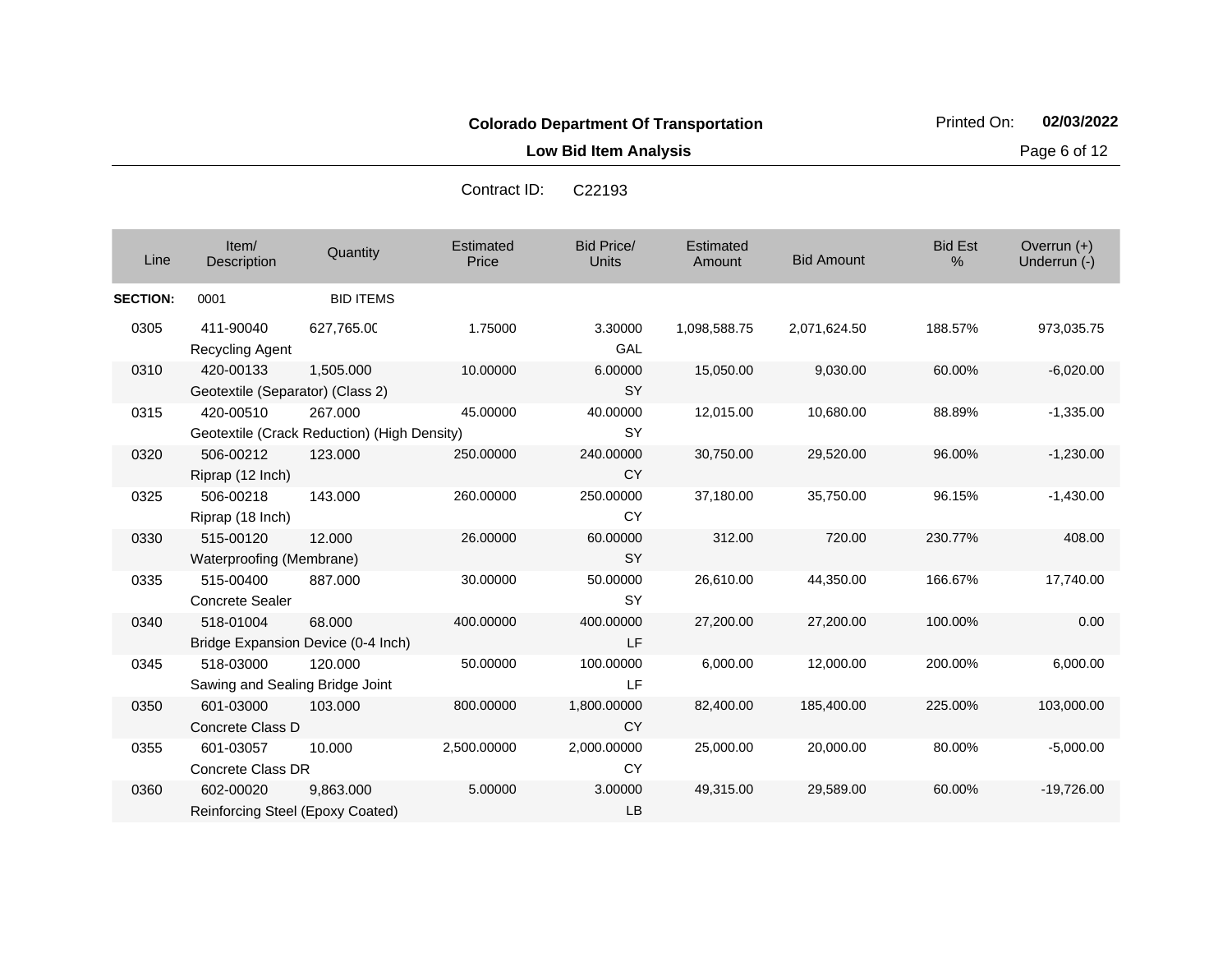**Low Bid Item Analysis Page 7 of 12** 

| Line            | Item/<br>Description                       | Quantity                                                  | Estimated<br>Price | <b>Bid Price/</b><br>Units | Estimated<br>Amount | <b>Bid Amount</b> | <b>Bid Est</b><br>% | Overrun $(+)$<br>Underrun (-) |
|-----------------|--------------------------------------------|-----------------------------------------------------------|--------------------|----------------------------|---------------------|-------------------|---------------------|-------------------------------|
| <b>SECTION:</b> | 0001                                       | <b>BID ITEMS</b>                                          |                    |                            |                     |                   |                     |                               |
| 0365            | 603-10180<br>18 Inch Corrugated Steel Pipe | 40.000                                                    | 125.00000          | 130.00000<br>LF            | 5,000.00            | 5,200.00          | 104.00%             | 200.00                        |
| 0370            | 603-10240<br>24 Inch Corrugated Steel Pipe | 304.000                                                   | 150.00000          | 280.00000<br>LF            | 45,600.00           | 85,120.00         | 186.67%             | 39,520.00                     |
| 0375            | 603-10300<br>30 Inch Corrugated Steel Pipe | 60.000                                                    | 150.00000          | 300.00000<br>LF            | 9,000.00            | 18,000.00         | 200.00%             | 9,000.00                      |
| 0380            | 603-10360<br>36 Inch Corrugated Steel Pipe | 112,000                                                   | 200.00000          | 350.00000<br>LF            | 22,400.00           | 39,200.00         | 175.00%             | 16,800.00                     |
| 0385            | 603-10420<br>42 Inch Corrugated Steel Pipe | 32.000                                                    | 200.00000          | 500.00000<br>I F           | 6,400.00            | 16,000.00         | 250.00%             | 9,600.00                      |
| 0390            | 603-30018<br>18 Inch Steel End Section     | 2.000                                                     | 200.00000          | 650.00000<br><b>EACH</b>   | 400.00              | 1,300.00          | 325.00%             | 900.00                        |
| 0395            | 603-30024<br>24 Inch Steel End Section     | 32,000                                                    | 200.00000          | 800.00000<br><b>EACH</b>   | 6,400.00            | 25,600.00         | 400.00%             | 19,200.00                     |
| 0400            | 603-30030<br>30 Inch Steel End Section     | 4.000                                                     | 200.00000          | 1,200.00000<br><b>EACH</b> | 800.00              | 4,800.00          | 600.00%             | 4,000.00                      |
| 0405            | 603-30036<br>36 Inch Steel End Section     | 14.000                                                    | 300.00000          | 2,000.00000<br>EACH        | 4,200.00            | 28,000.00         | 666.67%             | 23,800.00                     |
| 0410            | 603-30042<br>42 Inch Steel End Section     | 2.000                                                     | 500.00000          | 3,000.00000<br><b>EACH</b> | 1,000.00            | 6,000.00          | 600.00%             | 5,000.00                      |
| 0415            | 603-61180<br>18 Inch Flexible Pipe         | 25,000                                                    | 150.00000          | 112.00000<br>LF            | 3,750.00            | 2.800.00          | 74.67%              | $-950.00$                     |
| 0420            | 606-00302<br>System)                       | 10,812.500<br>Guardrail Type 3 (31 Inch Midwest Guardrail | 40.00000           | 38.00000<br>LF             | 432,500.00          | 410,875.00        | 95.00%              | $-21,625.00$                  |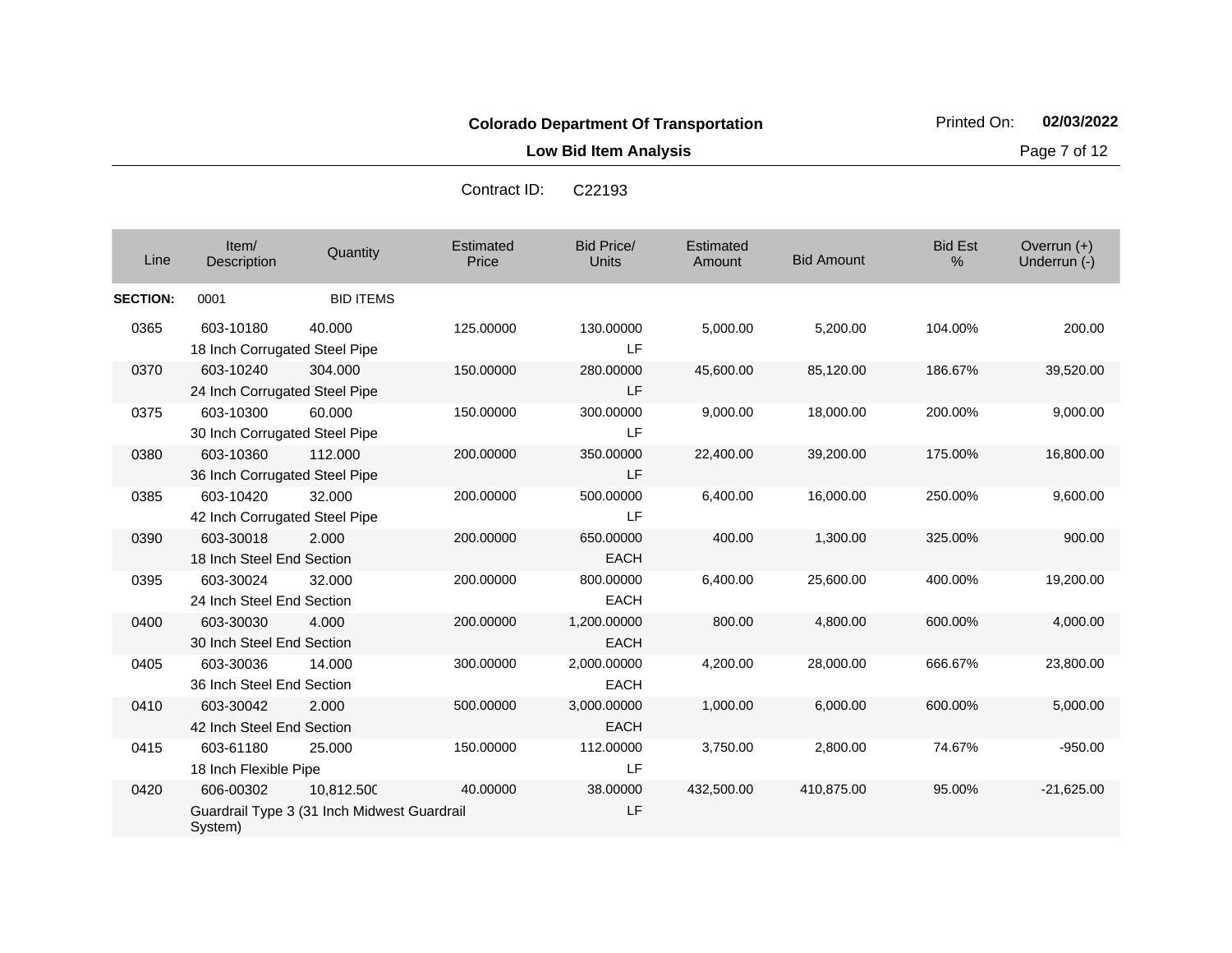**Low Bid Item Analysis Page 8 of 12** 

| Line            | Item/<br>Description                   | Quantity                                            | Estimated<br>Price | <b>Bid Price/</b><br>Units | Estimated<br>Amount | <b>Bid Amount</b> | <b>Bid Est</b><br>% | Overrun $(+)$<br>Underrun (-) |
|-----------------|----------------------------------------|-----------------------------------------------------|--------------------|----------------------------|---------------------|-------------------|---------------------|-------------------------------|
| <b>SECTION:</b> | 0001                                   | <b>BID ITEMS</b>                                    |                    |                            |                     |                   |                     |                               |
| 0425            | 606-01370<br><b>Transition Type 3G</b> | 8.000                                               | 4,000.00000        | 4,200.00000<br><b>EACH</b> | 32,000.00           | 33,600.00         | 105.00%             | 1,600.00                      |
| 0430            | 606-02003<br>End Anchorage (Nonflared) | 36,000                                              | 4,000.00000        | 4,800.00000<br><b>EACH</b> | 144,000.00          | 172,800.00        | 120.00%             | 28,800.00                     |
| 0435            | 607-11525<br>Fence (Plastic)           | 900.000                                             | 3.00000            | 4.00000<br><b>LF</b>       | 2,700.00            | 3,600.00          | 133.33%             | 900.00                        |
| 0440            | 609-21020                              | 912,000<br>Curb and Gutter Type 2 (Section II-B)    | 50.00000           | 80.00000<br><b>LF</b>      | 45,600.00           | 72,960.00         | 160.00%             | 27,360.00                     |
| 0445            | 609-60011<br>Curb Type 6 (Section M)   | 1,125.000                                           | 8.00000            | 25.00000<br>LF             | 9,000.00            | 28,125.00         | 312.50%             | 19,125.00                     |
| 0450            | 612-00001<br>Delineator (Type I)       | 324.000                                             | 40.00000           | 23.00000<br><b>EACH</b>    | 12,960.00           | 7,452.00          | 57.50%              | $-5,508.00$                   |
| 0455            | 612-00002<br>Delineator (Type II)      | 53.000                                              | 30.00000           | 26.00000<br><b>EACH</b>    | 1,590.00            | 1,378.00          | 86.67%              | $-212.00$                     |
| 0460            | 612-00003<br>Delineator (Type III)     | 129,000                                             | 35.00000           | 28.00000<br><b>EACH</b>    | 4,515.00            | 3,612.00          | 80.00%              | $-903.00$                     |
| 0465            | 614-00011<br>Sign Panel (Class I)      | 44.000                                              | 32.00000           | 25.00000<br><b>SF</b>      | 1,408.00            | 1,100.00          | 78.13%              | $-308.00$                     |
| 0470            | 614-00012<br>Sign Panel (Class II)     | 241.000                                             | 20.00000           | 29.00000<br><b>SF</b>      | 4,820.00            | 6,989.00          | 145.00%             | 2,169.00                      |
| 0475            | 614-01512                              | 12.000<br>Steel Sign Support (2-Inch Round)(Post)   | 20.00000           | 35.00000<br>LF             | 240.00              | 420.00            | 175.00%             | 180.00                        |
| 0480            | 614-01522                              | 51.000<br>Steel Sign Support (2-Inch Round)(Socket) | 60.00000           | 160.00000<br><b>EACH</b>   | 3,060.00            | 8,160.00          | 266.67%             | 5,100.00                      |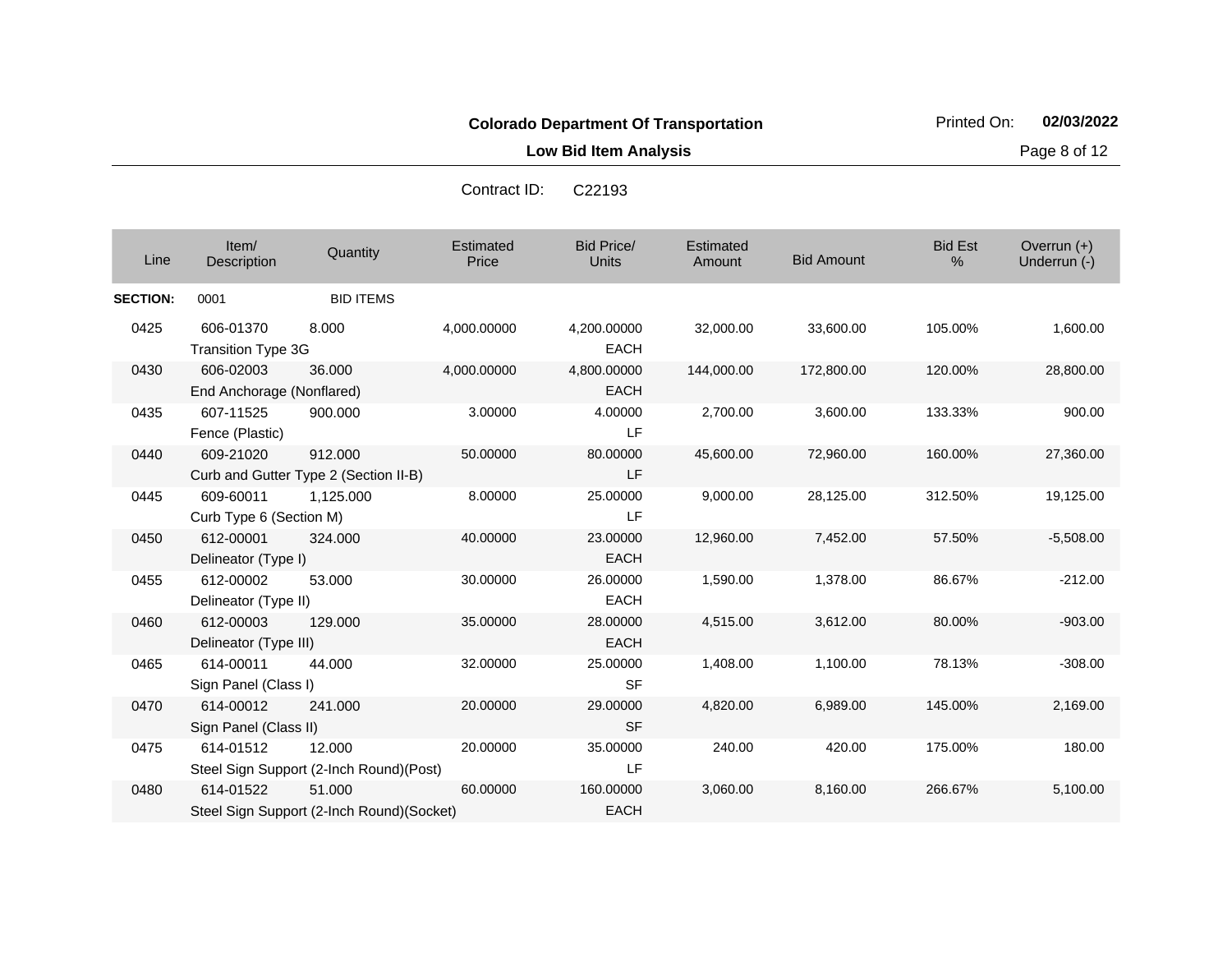**Low Bid Item Analysis Page 9 of 12** 

| Contract ID: | C <sub>22193</sub> |
|--------------|--------------------|
|              |                    |

| Line            | Item/<br>Description                            | Quantity                                            | Estimated<br>Price | <b>Bid Price/</b><br>Units   | Estimated<br>Amount | <b>Bid Amount</b> | <b>Bid Est</b><br>$\frac{0}{0}$ | Overrun $(+)$<br>Underrun (-) |
|-----------------|-------------------------------------------------|-----------------------------------------------------|--------------------|------------------------------|---------------------|-------------------|---------------------------------|-------------------------------|
| <b>SECTION:</b> | 0001                                            | <b>BID ITEMS</b>                                    |                    |                              |                     |                   |                                 |                               |
| 0485            | 614-01575<br>40)(Post)                          | 120.000<br>Steel Sign Support (2-1/2 Inch Round NP- | 20.00000           | 40.00000<br>LF               | 2,400.00            | 4,800.00          | 200.00%                         | 2,400.00                      |
| 0490            | 614-01578<br>40)(Slipbase)                      | 24.000<br>Steel Sign Support (2-1/2 Inch Round NP-  | 250.00000          | 250.00000<br><b>EACH</b>     | 6,000.00            | 6,000.00          | 100.00%                         | 0.00                          |
| 0495            | 614-80387<br>Rumble Strip (Grinding)            | 45.330                                              | 7.75000            | 100.00000<br>LF              | 351.31              | 4,533.00          | 1290.31%                        | 4,181.69                      |
| 0500            | 614-80391<br>Rumble Strip (Grinding)(Asphalt)   | 79,044.000                                          | 0.60000            | 0.14000<br>LF                | 47,426.40           | 11,066.16         | 23.33%                          | $-36,360.24$                  |
| 0505            | 615-00030<br><b>Embankment Protector Type 3</b> | 2.000                                               | 2,250.00000        | 5,200.00000<br><b>EACH</b>   | 4,500.00            | 10,400.00         | 231.11%                         | 5,900.00                      |
| 0510            | 620-00002<br>Field Office (Class 2)             | 1.000                                               | 60,000.00000       | 48,000.00000<br><b>EACH</b>  | 60,000.00           | 48,000.00         | 80.00%                          | $-12,000.00$                  |
| 0515            | 620-00012<br>Field Laboratory (Class 2)         | 1.000                                               | 60,000.00000       | 44,000.00000<br><b>EACH</b>  | 60,000.00           | 44,000.00         | 73.33%                          | $-16,000.00$                  |
| 0520            | 620-00020<br><b>Sanitary Facility</b>           | 2.000                                               | 4.000.00000        | 8,300.00000<br><b>EACH</b>   | 8,000.00            | 16.600.00         | 207.50%                         | 8,600.00                      |
| 0525            | 625-00000<br><b>Construction Surveying</b>      | 1.000                                               | 150,000.00000      | 130,000.00000<br>L S         | 150,000.00          | 130,000.00        | 86.67%                          | $-20,000.00$                  |
| 0530            | 626-00000<br>Mobilization                       | 1.000                                               | 1,700,000.00000    | 2,000,000.00000<br><b>LS</b> | 1,700,000.00        | 2,000,000.00      | 117.65%                         | 300,000.00                    |
| 0535            | 626-01114                                       | 277.000<br>Public Information Management (Tier IV)  | 150.00000          | 66.00000<br><b>DAY</b>       | 41,550.00           | 18,282.00         | 44.00%                          | $-23,268.00$                  |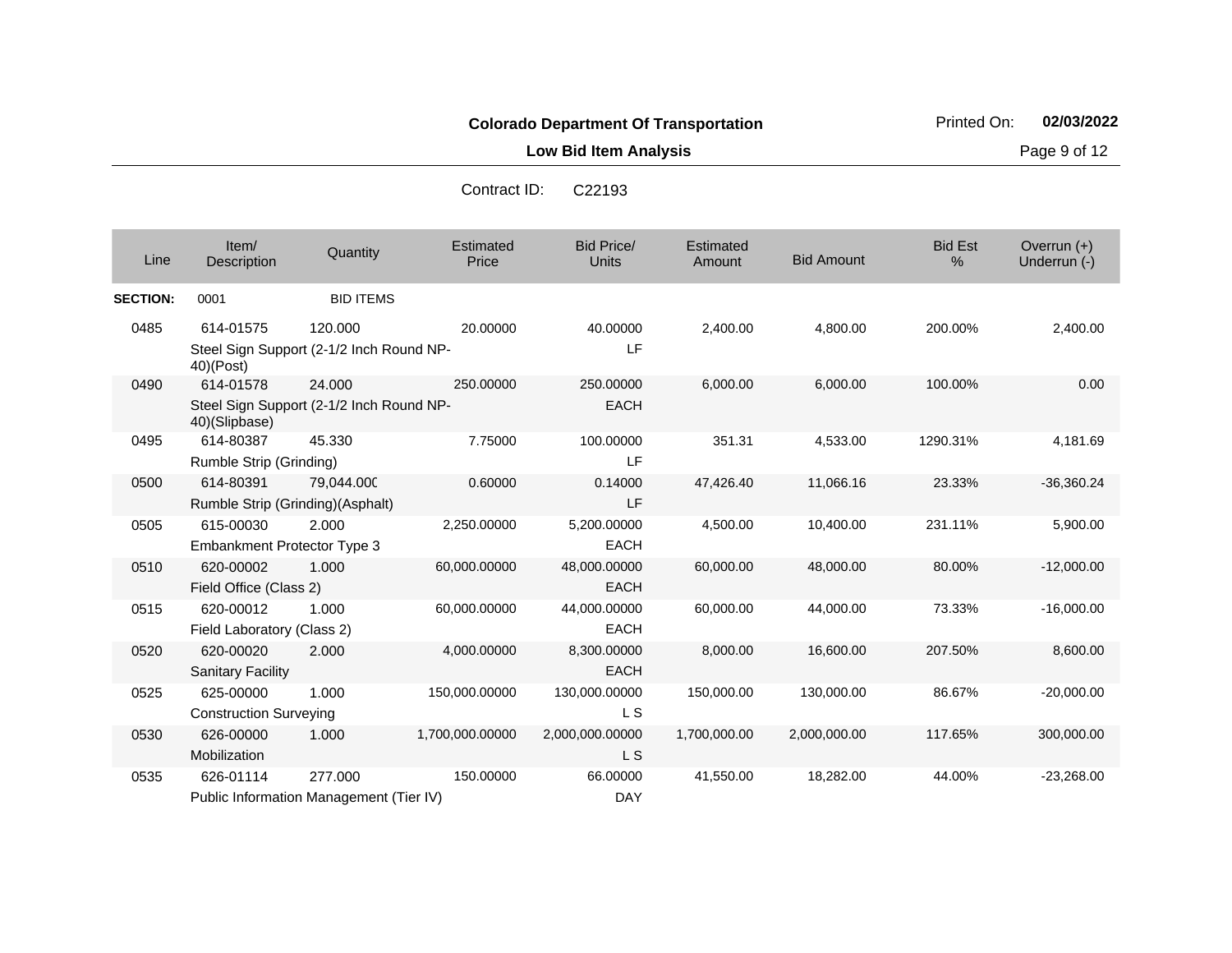**Low Bid Item Analysis Page 10 of 12** 

Con

| Line            | Item/<br>Description                           | Quantity                                                   | Estimated<br>Price | <b>Bid Price/</b><br><b>Units</b> | Estimated<br>Amount | <b>Bid Amount</b> | <b>Bid Est</b><br>% | Overrun $(+)$<br>Underrun (-) |
|-----------------|------------------------------------------------|------------------------------------------------------------|--------------------|-----------------------------------|---------------------|-------------------|---------------------|-------------------------------|
| <b>SECTION:</b> | 0001                                           | <b>BID ITEMS</b>                                           |                    |                                   |                     |                   |                     |                               |
| 0540            | 627-00013                                      | 1,015.000<br>Pavement Marking Paint (High Build)           | 60.00000           | 44.00000<br><b>GAL</b>            | 60,900.00           | 44,660.00         | 73.33%              | $-16,240.00$                  |
| 0545            | 627-00013                                      | 2,000.000<br>Pavement Marking Paint (High Build) Temporary | 60.00000           | 42.00000<br>GAL                   | 120,000.00          | 84,000.00         | 70.00%              | $-36,000.00$                  |
| 0550            | 627-30405<br>(Word-Symbol)                     | 490.000<br>Preformed Thermoplastic Pavement Marking        | 18,00000           | 32.00000<br><b>SF</b>             | 8,820.00            | 15,680.00         | 177.78%             | 6,860.00                      |
| 0555            | 627-30410<br>(Xwalk-Stop Line)                 | 36.000<br>Preformed Thermoplastic Pavement Marking         | 20.00000           | 22.00000<br><b>SF</b>             | 720.00              | 792.00            | 110.00%             | 72.00                         |
| 0560            | 630-00000<br>Flagging                          | 7,680.000                                                  | 30.00000           | 28.00000<br><b>HOUR</b>           | 230,400.00          | 215,040.00        | 93.33%              | $-15,360.00$                  |
| 0565            | 630-00001<br><b>Pilot Car Operation</b>        | 1,350.000                                                  | 50.00000           | 70.00000<br><b>HOUR</b>           | 67,500.00           | 94,500.00         | 140.00%             | 27,000.00                     |
| 0570            | 630-00007<br><b>Traffic Control Inspection</b> | 81.000                                                     | 250.00000          | 240.00000<br><b>DAY</b>           | 20,250.00           | 19,440.00         | 96.00%              | $-810.00$                     |
| 0575            | 630-00012<br><b>Traffic Control Management</b> | 180.000                                                    | 900.00000          | 1,500.00000<br><b>DAY</b>         | 162,000.00          | 270,000.00        | 166.67%             | 108,000.00                    |
| 0580            | 630-80335                                      | 2.000<br>Barricade (Type 3 M-A) (Temporary)                | 300.00000          | 300.00000<br><b>EACH</b>          | 600.00              | 600.00            | 100.00%             | 0.00                          |
| 0585            | 630-80341                                      | 40.000<br>Construction Traffic Sign (Panel Size A)         | 35.00000           | 35.00000<br><b>EACH</b>           | 1,400.00            | 1,400.00          | 100.00%             | 0.00                          |
| 0590            | 630-80342                                      | 93.000<br>Construction Traffic Sign (Panel Size B)         | 50.00000           | 40.00000<br><b>EACH</b>           | 4,650.00            | 3,720.00          | 80.00%              | $-930.00$                     |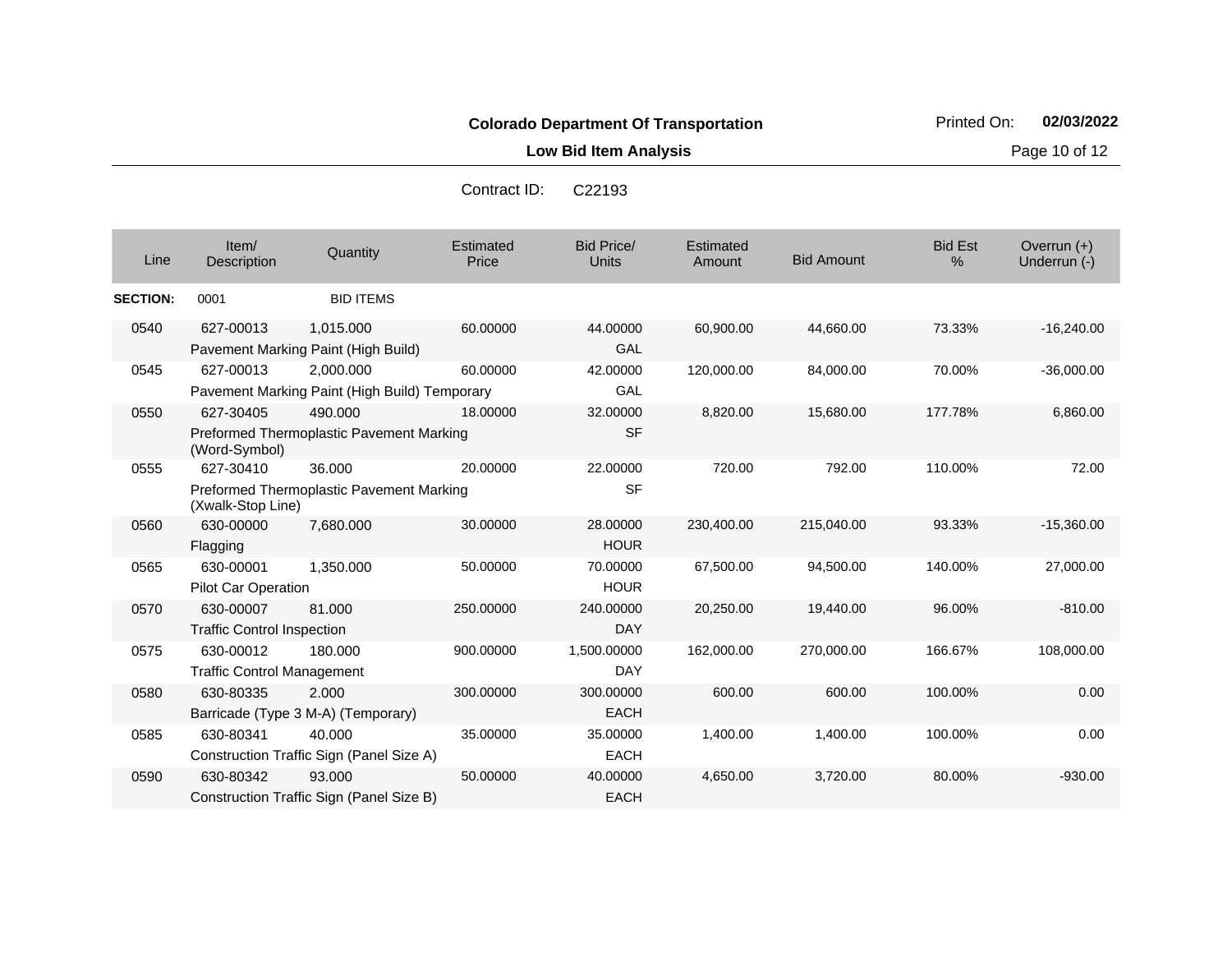**Low Bid Item Analysis Page 11 of 12** 

|                 |                                            |                                                          | Contract ID:       | <b>UZZ193</b>               |                     |                   |                     |                               |
|-----------------|--------------------------------------------|----------------------------------------------------------|--------------------|-----------------------------|---------------------|-------------------|---------------------|-------------------------------|
| Line            | Item/<br>Description                       | Quantity                                                 | Estimated<br>Price | Bid Price/<br><b>Units</b>  | Estimated<br>Amount | <b>Bid Amount</b> | <b>Bid Est</b><br>% | Overrun $(+)$<br>Underrun (-) |
| <b>SECTION:</b> | 0001                                       | <b>BID ITEMS</b>                                         |                    |                             |                     |                   |                     |                               |
| 0595            | 630-80350<br><b>Vertical Panel</b>         | 100.000                                                  | 35.00000           | 50.00000<br><b>EACH</b>     | 3,500.00            | 5,000.00          | 142.86%             | 1,500.00                      |
| 0600            | 630-80355<br>Portable Message Sign Panel   | 3.000                                                    | 4,000.00000        | 18,000.00000<br><b>EACH</b> | 12,000.00           | 54,000.00         | 450.00%             | 42,000.00                     |
| 0605            | 630-80360<br>Drum Channelizing Device      | 150.000                                                  | 25.00000           | 30.00000<br><b>EACH</b>     | 3,750.00            | 4,500.00          | 120.00%             | 750.00                        |
| 0610            | 630-80363<br>(Flashing)                    | 25,000<br>Drum Channelizing Device (With Light)          | 40.00000           | 32.00000<br><b>EACH</b>     | 1,000.00            | 800.00            | 80.00%              | $-200.00$                     |
| 0615            | 630-80364<br>Burn)                         | 200.000<br>Drum Channelizing Device (With Light) (Steady | 40.00000           | 40.00000<br><b>EACH</b>     | 8,000.00            | 8,000.00          | 100.00%             | 0.00                          |
| 0620            | 630-80370<br>Barrier (Temporary)           | 1,125.000                                                | 100.00000          | 120.00000<br>LF.            | 112,500.00          | 135,000.00        | 120.00%             | 22,500.00                     |
| 0625            | 630-80380<br><b>Traffic Cone</b>           | 300.000                                                  | 10.00000           | 22.00000<br><b>EACH</b>     | 3,000.00            | 6,600.00          | 220.00%             | 3,600.00                      |
| 0630            | 630-80440                                  | 12.000<br>Portable Rumble Strips (Temporary)             | 2,050.00000        | 1,200.00000<br><b>EACH</b>  | 24,600.00           | 14,400.00         | 58.54%              | $-10,200.00$                  |
| 0635            | 630-80511<br>Mobile Pavement Marking Zone  | 1.000                                                    | 5,000.00000        | 12,000.00000<br>L S         | 5,000.00            | 12,000.00         | 240.00%             | 7,000.00                      |
| 0640            | 630-85010<br>Impact Attenuator (Temporary) | 2.000                                                    | 6,000.00000        | 5,000.00000<br><b>EACH</b>  | 12,000.00           | 10,000.00         | 83.33%              | $-2,000.00$                   |
| 0645            | 630-86810<br>Traffic Signal (Temporary)    | 1.000                                                    | 30,000.00000       | 50,000.00000<br><b>EACH</b> | 30,000.00           | 50,000.00         | 166.67%             | 20,000.00                     |
|                 | Section 0001 Subtotal                      |                                                          |                    |                             | \$18,113,461.21     | \$21,890,679.16   | 120.85%             | \$3,777,217.95                |